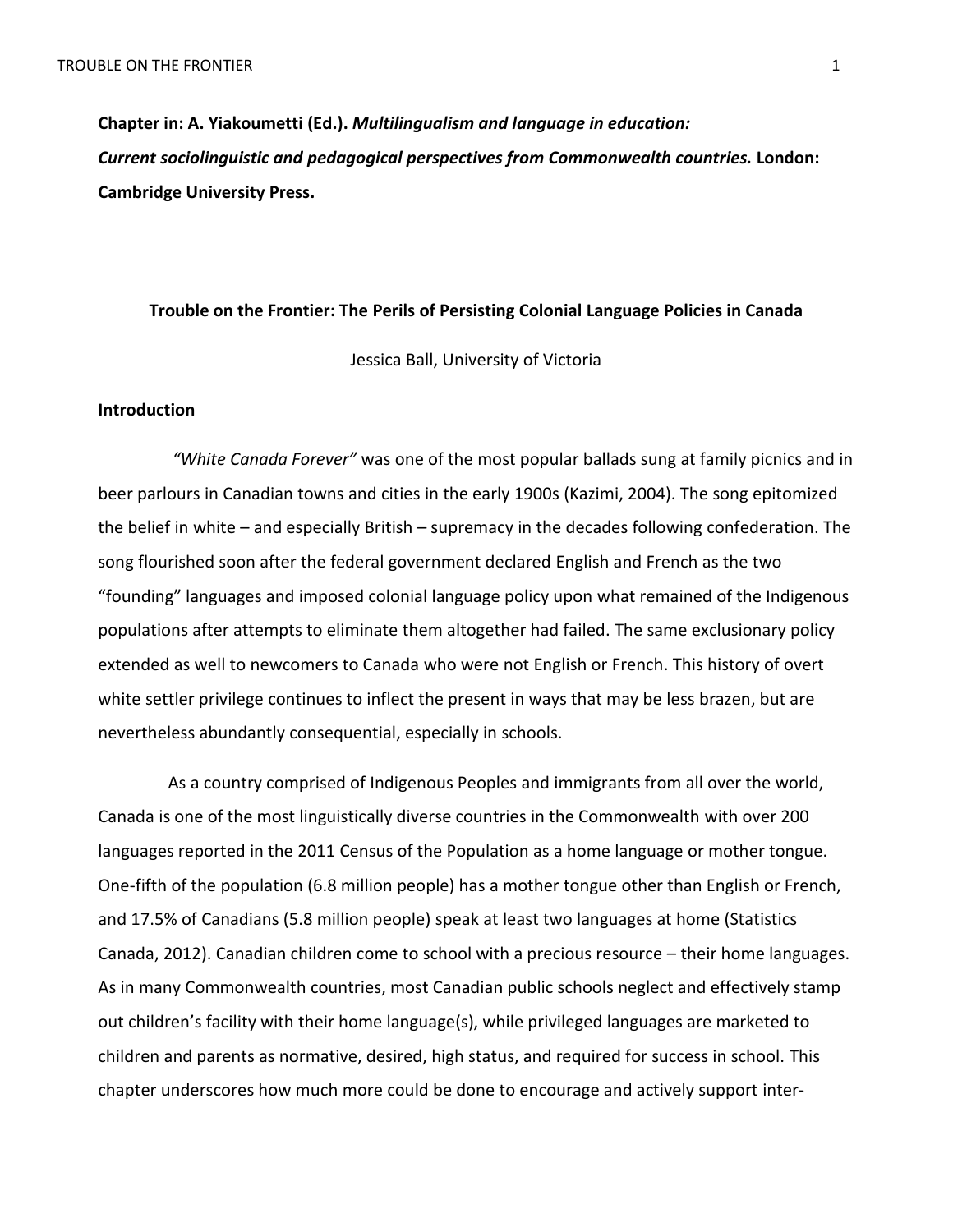generational transmission of language diversity, and especially endangered Indigenous languages, by ensuring that public education does not have a subtractive effect on children's multilingual acquisition and on the country's linguistic diversity (Wright, Taylor, & MacArthur, 2000).

While struggling to achieve decolonization by degrees, Canada - like many Commonwealth countries - remains deeply colonial in many of its federal, provincial and territorial policies, societal attitudes, and institutional practices. The education sector is no exception. The discussion which follows highlights the potential of mother-tongue based multilingual education for honouring commitments to equality and respect for cultural rights, diversity, and supporting the active contributions that young people can make to society, set out in the Commonwealth Charter (The Commonwealth, 2012). It explores some promising developments in Indigenous language teaching and the potential for shifts in provincial and territorial positions regarding language diversity in schools to advance a post-colonial agenda and the goals of Education for All.

#### **Tongue-tied in Canada's colonial language landscape**

This section focuses specifically on Indigenous languages in Canada, including an examination of the colonial policies that have hastened their demise. It sets a context for understanding the current need for changes in policy and practice to uphold the rights enshrined in various aspirational documents to which Canada is a party, including the Commonwealth Charter, the United Nations Declaration on the Rights of Indigenous Peoples, and the United Nations Convention on the Rights of the Child.

**Canada's self-construction: Glorious and free.** Canada suffers from an aggrandizing self-construction as a nation built on civility and a beacon of multiculturalism. Becoming signatory to the Commonwealth Charter reinforced belief in Canada's global moral leadership. Images of Canada reflect its expansive natural resources and beauty: huge mountain ranges, glaciers, prairie grasslands, forests, coastlines and permanently frozen tundra in the 'Great White North. But Canada does not treasure in equal measure its equally expansive yet intangible cultural resources, especially the vast repository of languages among Indigenous Peoples and the population of immigrants from all over the globe. About 20% of Canadian children start school with a language other than the medium of instruction. Within weeks of starting school, they are asked to transition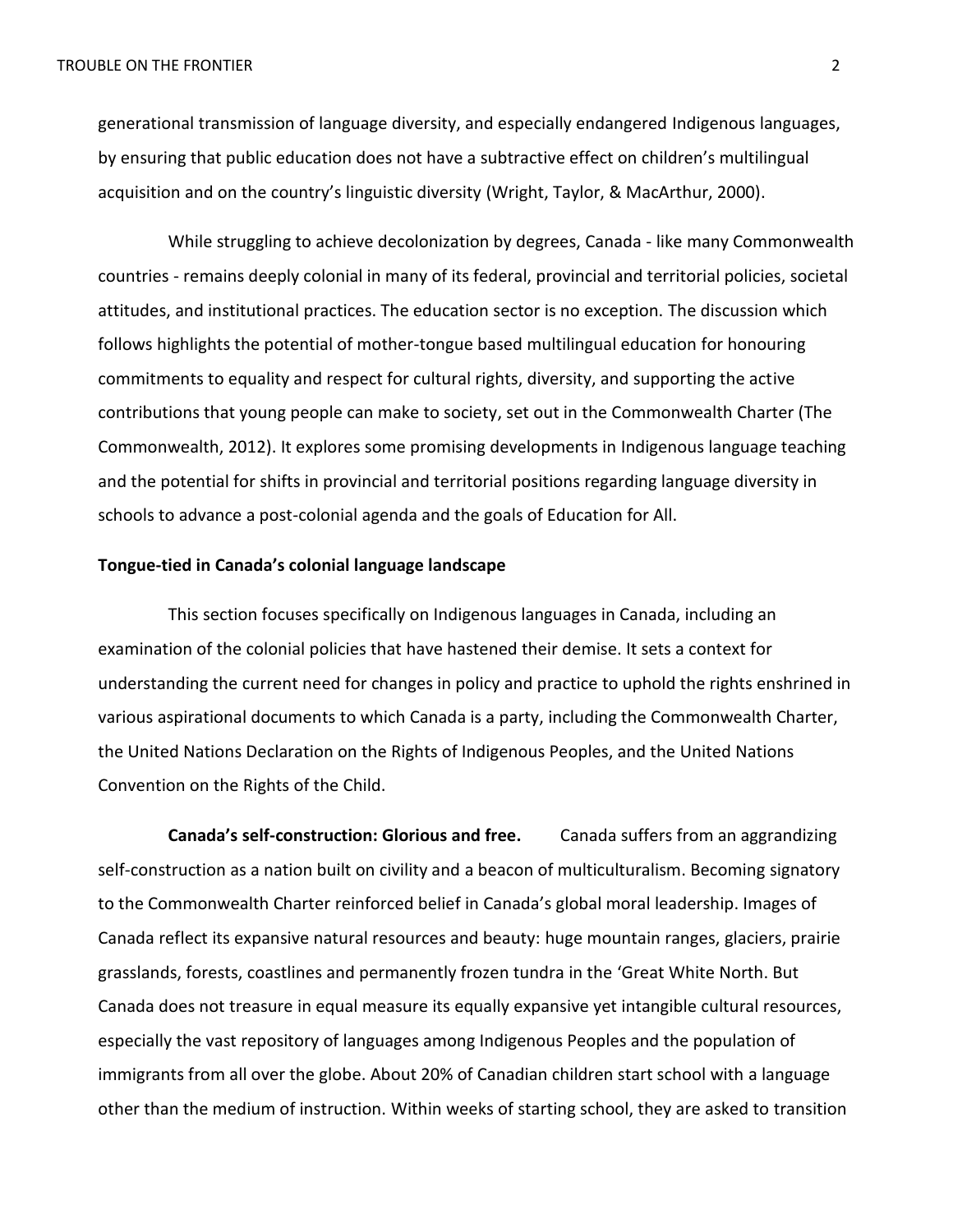to learning in one or both colonial languages: English or French. Only in rare instances are children supported in school to develop their proficiency in the language(s) they were acquiring up to the point of school entry. This situation is particularly consequential for Indigenous languages, which have been devastated over centuries of colonial interventions and which are now on the brink of extinction. Canada is home to 11 Indigenous language families and 86 different Indigenous languages (Moseley, 2010), reflecting a diversity of histories, cultures and identities and linked to family, community, the land, and traditional knowledge. As a result of government language planning and policies that have actively opposed or neglected these languages, all of these are at risk of extinction within this century, except perhaps Nîhîyaw (Cree), Anishnaabe (Ojibway), and Inuttitut (Inuit) (Norris, 2006).

Over the past several centuries, Indigenous Peoples in Canada have experienced a succession of colonial government interventions, including genocide, forced relocation of villages, appropriation of land, prohibition of Indigenous economic, social, political, cultural and spiritual systems and enforced enrolment of children in Indian residential schools. The Indian residential schools dealt an especially devastating blow to the capacity of Indigenous families to transmit their languages and cultures across generations and to the subsequent engagement of Indigenous children and parents in the public education system. Recognizing that language is the primary vehicle for sustaining identity, community, culture, and lifestyle, the newly consolidated federal government anticipated that if Indigenous children were prevented from speaking their mother tongue, their cultures would likely die out (Miller, 1996; Milloy, 1999). Thus, from 1879 to 1996, Indigenous children in Canada were legislated to attend Indian residential schools; parents who did not comply were incarcerated (Truth and Reconciliation Commission of Canada, 2012). Children were required to speak only English or French. As Crystal (1997) describes, language death occurs when one group is colonized and assimilated by another and adopts its language, either forcibly or by choice. Increasingly, Indigenous children cannot communicate in an Indigenous language with their grandparents and have lost access to the cultural knowledges carried by their ancestral language. One result of this process of conquest and assimilation has been the development of an official national culture that does not recognize Indigenous Peoples as founding nations much less as sovereign nations, and does not recognize any of the Indigenous languages as 'founding'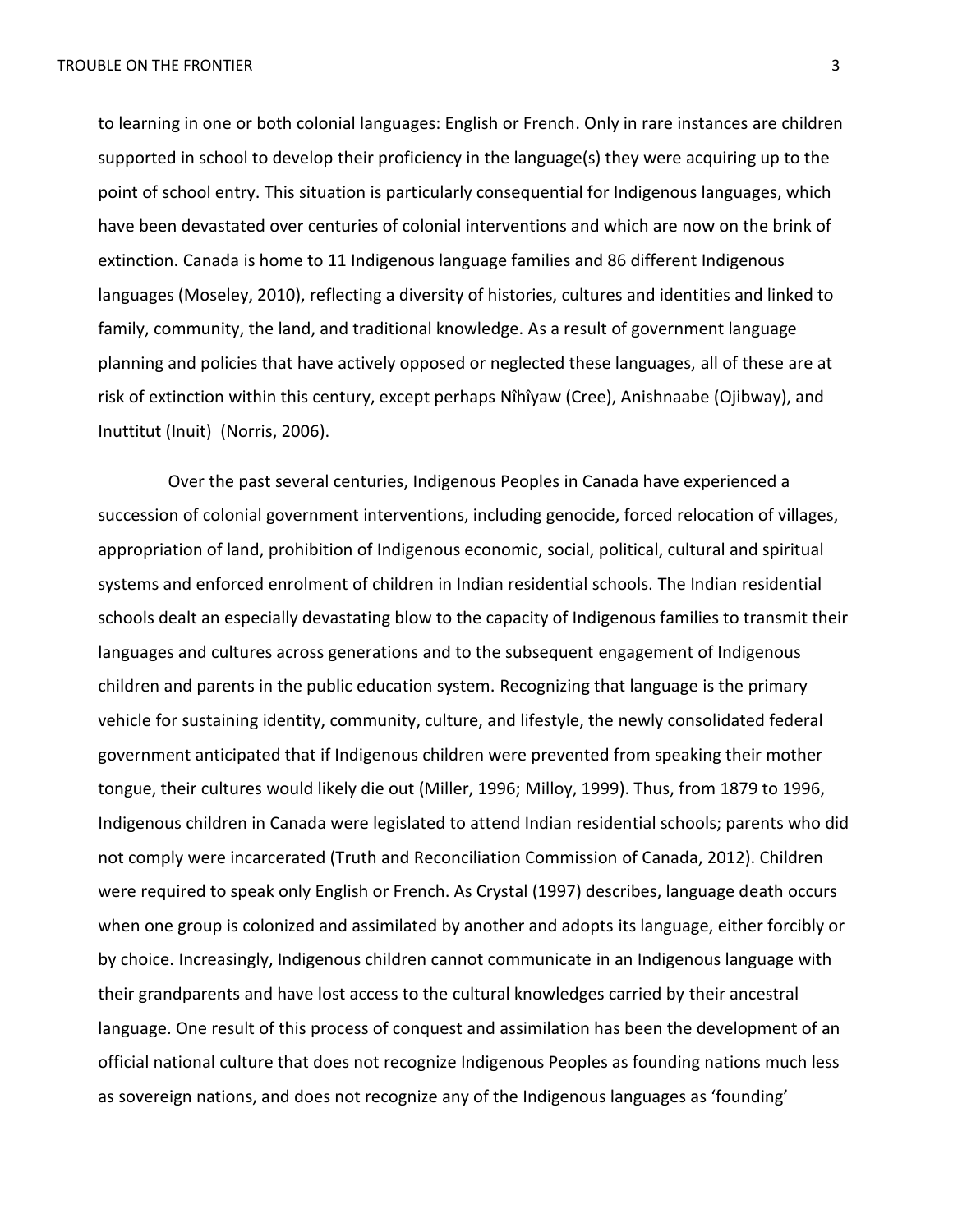languages, as if they did not exist at the time of confederation or during the millennia before contact. Within the education sector, Indigenous languages are not seen as languages of learning.

At the time of confederacy in 1867, policies supported by legislation and funding established Canada as English and French (Gourd, 2007). In 1963, political tensions surrounding the comparative status of French and English led a Royal Commission on Bilingualism and Biculturalism to recommend an Official Languages Act. Enacted in 1969, English and French were secured as the official state languages. Despite efforts to have their languages recognized, Indigenous Peoples and their languages were rendered invisible. The Commission affirmed Canada's responsibility to do "everything that is possible to help the native populations preserve their cultural heritage" (Royal Commission on Bilingualism and Biculturalism, 1967, Vol 1: xxv) but did not specifically identify preservation of languages or recommend state responsibility for language maintenance. This policy of exclusion prevails in Canada today.

Although this chapter focuses on Indigenous language-in-education in relation to the Commonwealth project, it should be noted that white privilege and the privileging of English and French have negatively affected newcomers to Canada as well, especially those of non-European descent, including many from other Commonwealth countries. Consistent with the exclusivity expressed by the lyrics of *White Canada Forever,* various historic and contemporary policies have been designed to keep racialized 'others' and their non-colonial languages out of Canada. Examples include the Canadian Chinese Exclusion Act of 1923, elements of which persisted until 1967, the Continuous Passage Act from 1908-1947, designed to prevent non-European immigrants from other British colonies, especially a perceived 'Hindu invasion', and the similar, present-day Safe Third Country Agreement, enacted in 2004, designed to keep out refugee claimants who have passed through another potentially safe country en route to Canada.

Alongside its tenacity in pursuing the colonial agenda, the Canadian government has also been a global leader in the culture of apology (Mackey, 2013). For example, in recent years, the federal government has issued apologies to Chinese Canadians for head tax policies from 1885 to 1947 and the Chinese Exclusion Act (Office of the Prime Minister, 2006), to Japanese Canadians for the their forced evacuation, resettlement, and confiscation of property from 1939 to 1949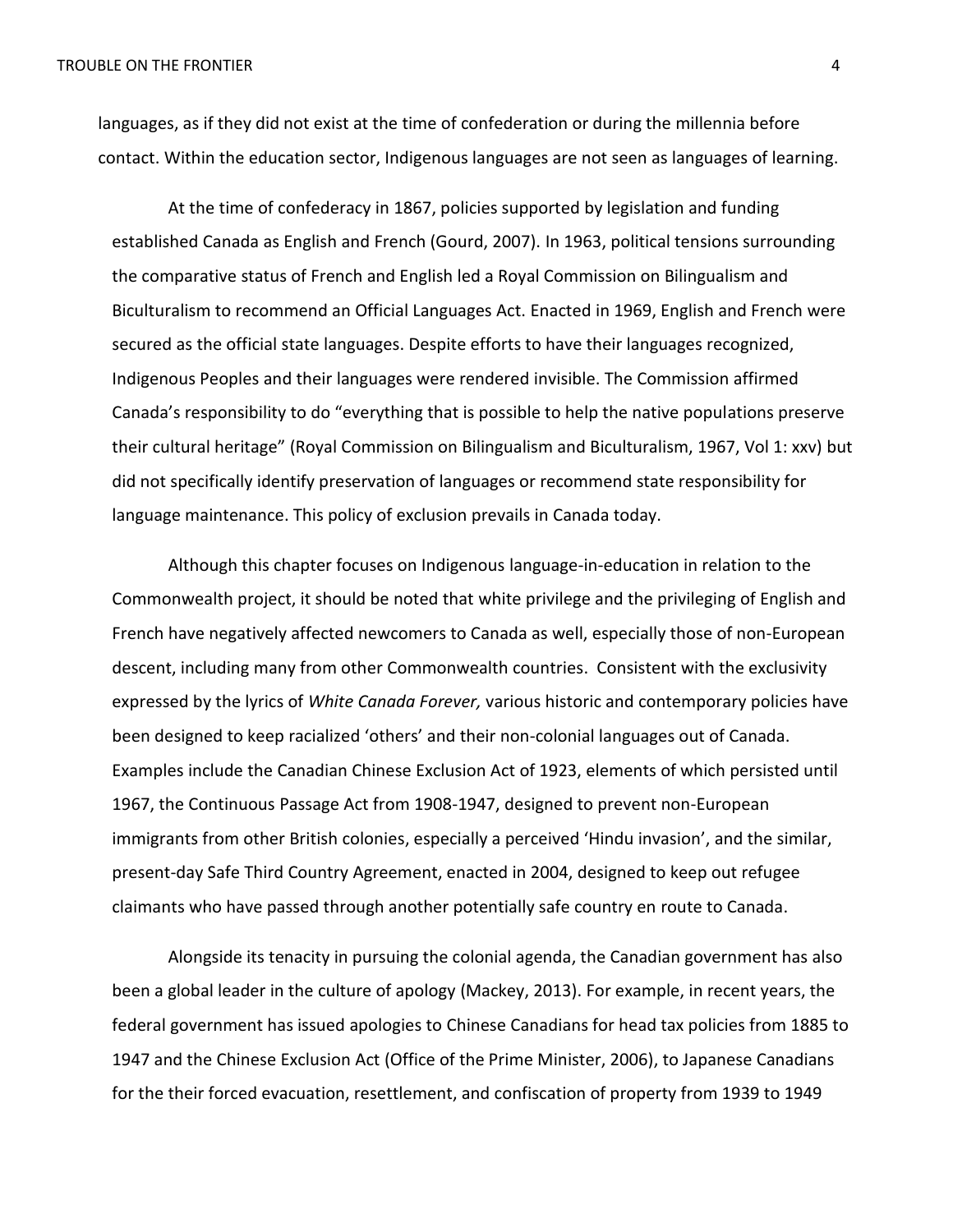l

(CBC Digital Archives, n.d.), and most recently, to Indigenous Peoples for a century of forced confinement of Indigenous children in Residential Schools (Office of the Prime Minister, 2008). The latter apology did not encompass all of the colonial incursions that undermined Indigenous sovereignty, cultural integrity, and the health of Indigenous people and languages. It situated the damage done to Indigenous Peoples within a particular colonial intervention (the Residential Schools) over a particular period of time, escaping reflection on the pervasive destructiveness of a host of colonial polices and how the legacies of this destruction remain enmeshed in economic and social policies, institutional practices including schooling, front line services including teaching, and social attitudes within Canadian society. After the apology, nothing much changed. In fact, federal funding was discontinued for many Indigenous initiatives, including the Aboriginal Healing Foundation, the National Aboriginal Health Organization, and the Network Environment Aboriginal Health Research Centres. A year after the apology, Canadian Prime Minister and apologist Harper remarked at a G20 meeting that Canada has "no history of colonialism. So we have all of the things that many people admire about the great powers, but none of the things that threaten or bother them about the great powers" (Ljunggren, 2009). Clearly, the colonial past is not yet over - as the government and many Canadians would like to imagine or as the signing of the Commonwealth Charter would seem to imply. Many Indigenous people continue to experience colonial injustices, not as a century-old history, but as a condition that continues to affect their lives today. Lack of support for Indigenous languages in early childhood education, schools and post-secondary education is one of these conditions.

# **Upholding the Commonwealth Charter through language-in-education reforms**

International aspirations such as those set out in the Commonwealth Charter, as well as commitments to the Millenium Development Goals and an anticipated new development framework<sup>1</sup>, are hollow without support for linguistic diversity through education. In addition to the Commonwealth Charter, Canada has been party to innumerable universal declarations, including the United Nations Convention on the Rights of the Child and the United Nations

<sup>&</sup>lt;sup>1</sup> United Nations (n.d.). Millennium Development Goals and Beyond 2015. <http://www.un.org/millenniumgoals/>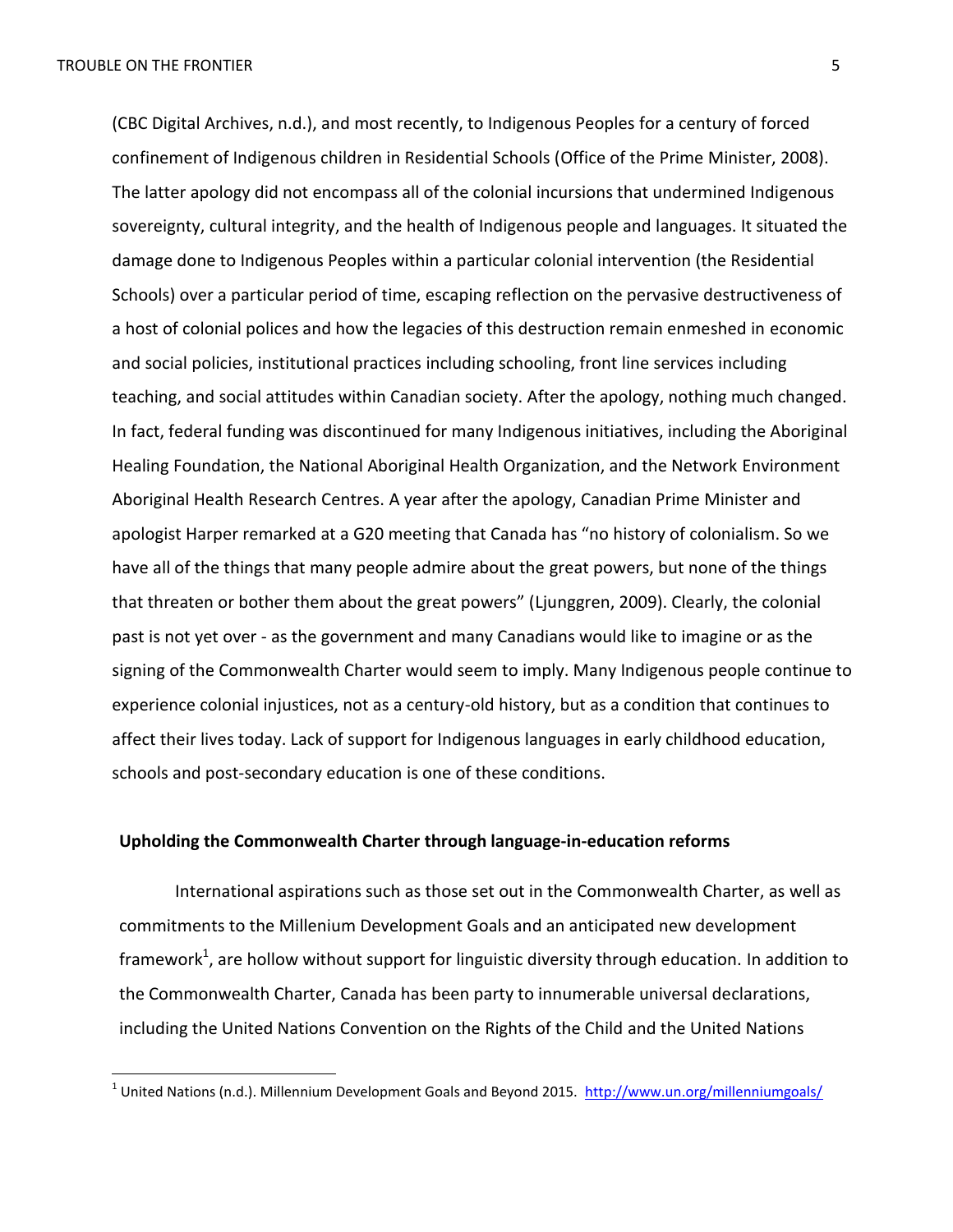Declaration on the Rights of Indigenous Peoples, which enshrines the right of parents to transmit their culture to their children and to have their children learn in their home language. Language is the means by which people define their identity and claim their distinctiveness, and language shapes and communicates one's perception of reality. The loss of a language in the world, or the loss of an emerging capacity to think in a particular language, results in the loss of a distinctive cognitive perspective and means of accessing cultural knowledge contained within the language. Language-in-education policies and multilingual pedagogies are the most promising tools for sustaining non-dominant languages and for promoting the success, and in some cases the cultural survival, of Indigenous and other ethnolinguistic minority populations (Mohanty, Panda, Phillipson, & Skutnabb-Kangas, 2009). Language-in-education policies and public investments must address the historically created needs of Indigenous Peoples to increase the number of Indigenous language speakers and honour the right of Indigenous children to be educated in their language, with culturally meaningful teaching and curricula, cultural safety, and dignity.

**Advocacy for language rights in education.** Since the 1970's in Canada, Indigenous rights activists, parents, linguistic scholars, and child development specialists have emphasized the loss of identity, cultural knowledge, personal well-being and social belonging that accompanies and is arguably caused by language-in-education policies that deny children the right to learn in their mother tongue. A prominent Indigenous early education organization in British Columbia has encouraged a view of language not only as a primary medium of instruction, but also as "the life blood of a people, carrying the spirit of the past to the children of the present / La langue est l'âme d'un peuple, transmettant l'esprit du passé aux enfants du présent" (Aboriginal Head Start Association of British Columbia, 2011). The federal office for Canadian Heritage (Government of Canada, 2014) as well as national Indigenous organizations such as the Assembly of First Nations (2000) has recommended policies and funding programs for sustaining Indigenous languages through education.

Concurrently, many other linguistic groups in Canada are becoming vocal about the need to ensure transmission of their linguistic heritage to the youngest members of their communities through the school system. For example, veterans of the Bangladesh War of Independence who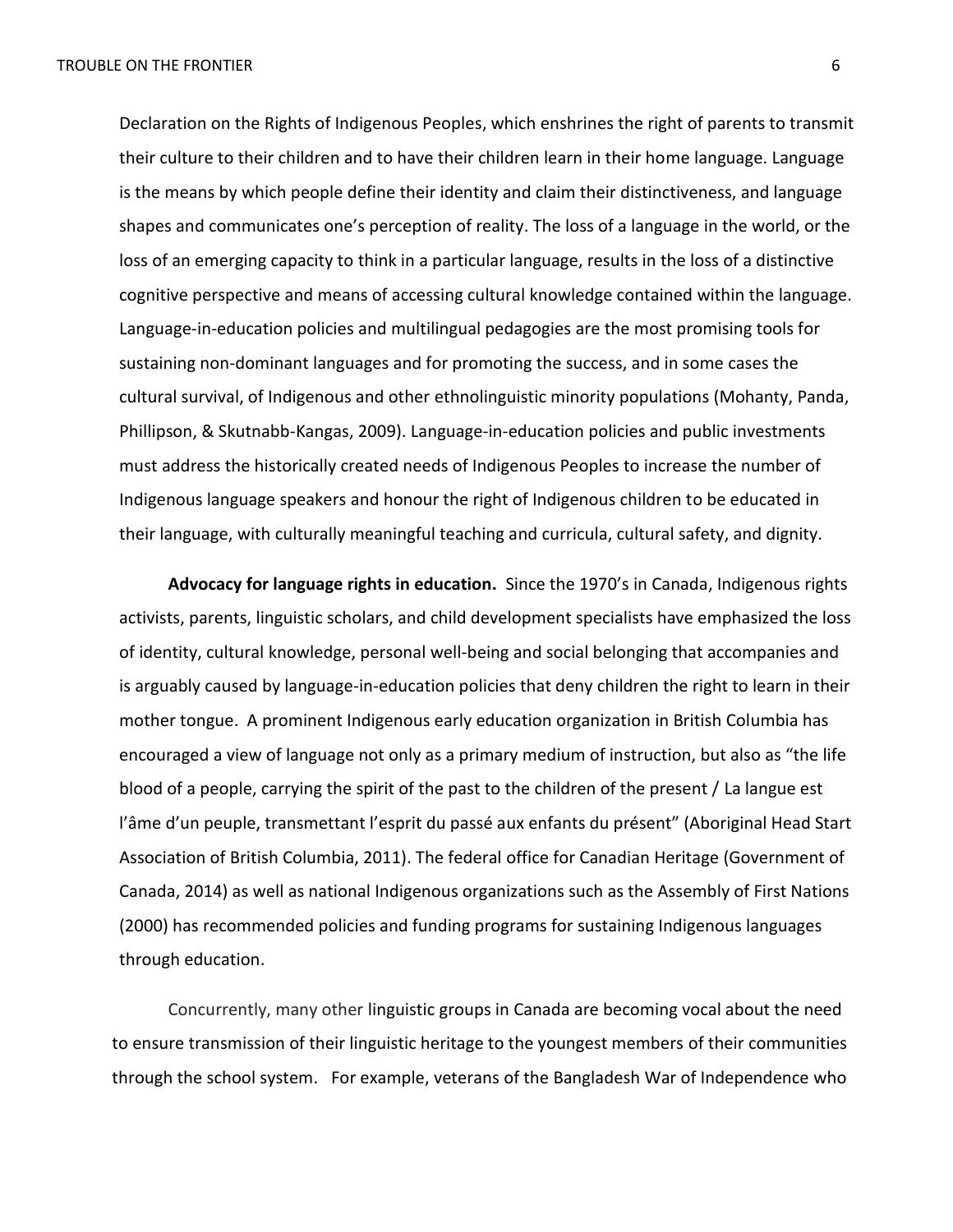are now Canadian citizens have formed an advocacy group called Mother Language Lovers of the World. Recognizing from their own experiences in a war fought in large measure for the right of Bengali-speaking people to have their children taught in their mother tongue rather than in the privileged language of their oppressors, these advocates successfully petitioned UNESCO to establish International Mother Language Day, celebrated annually on February 21, coinciding with the day of the language martyrs' victory in Bangladesh. They are now advocating for policy reforms and investments in Canada to provide Indigenous and ethnolinguistic minority children with opportunities to become proficient in their mother tongues through publically funded learning programs both in school and in school-based after-hours programs.

**The manufacture of marginalization through language-in-education policies.** It is not hard to grasp all that is at stake when parents and children have to face schooling in a language they do not understand or use at home. In mainstream schools, language of instruction and teaching practices often contribute to the marginalization of children whose mother tongue is not the privileged language. Parents may not enrol their children in school at all: UNESCO (2014) estimates 58 million children aged 6 to 11 around the world who are never enrolled in school, most of whom are Indigenous children and girls in small ethnolinguistic minority communities. Exemplifying this trend in Canada, 35% of Innu children in Labrador reportedly never enrol in school, a trend that is partly due to having to 'sink or swim' in an alien culture and language of instruction in public schools (Philpott, 2004). Parents may enrol their children but not insist upon regular attendance. Children who attend school may not be fully engaged, fail out of early grades, or continue through primary school without learning to read in the language of instruction. Teachers may feel overwhelmed by children's initial difficulties understanding or participating, contributing to teacher burn-out and leaving the profession. Parents may have no way to communicate in writing or conversation with teachers. As well, many children, especially in rural and remote communities, may speak a non-standard variant of English that creates communication difficulties for children, their teachers, and peers (Ball & Bernhardt, 2012). In particular, the pragmatics of communication in some Indigenous families and communities may be at odds with the participation and expectations of teachers, other parents, and children in institutions of the dominant culture, including public schools. All of these scenarios can produce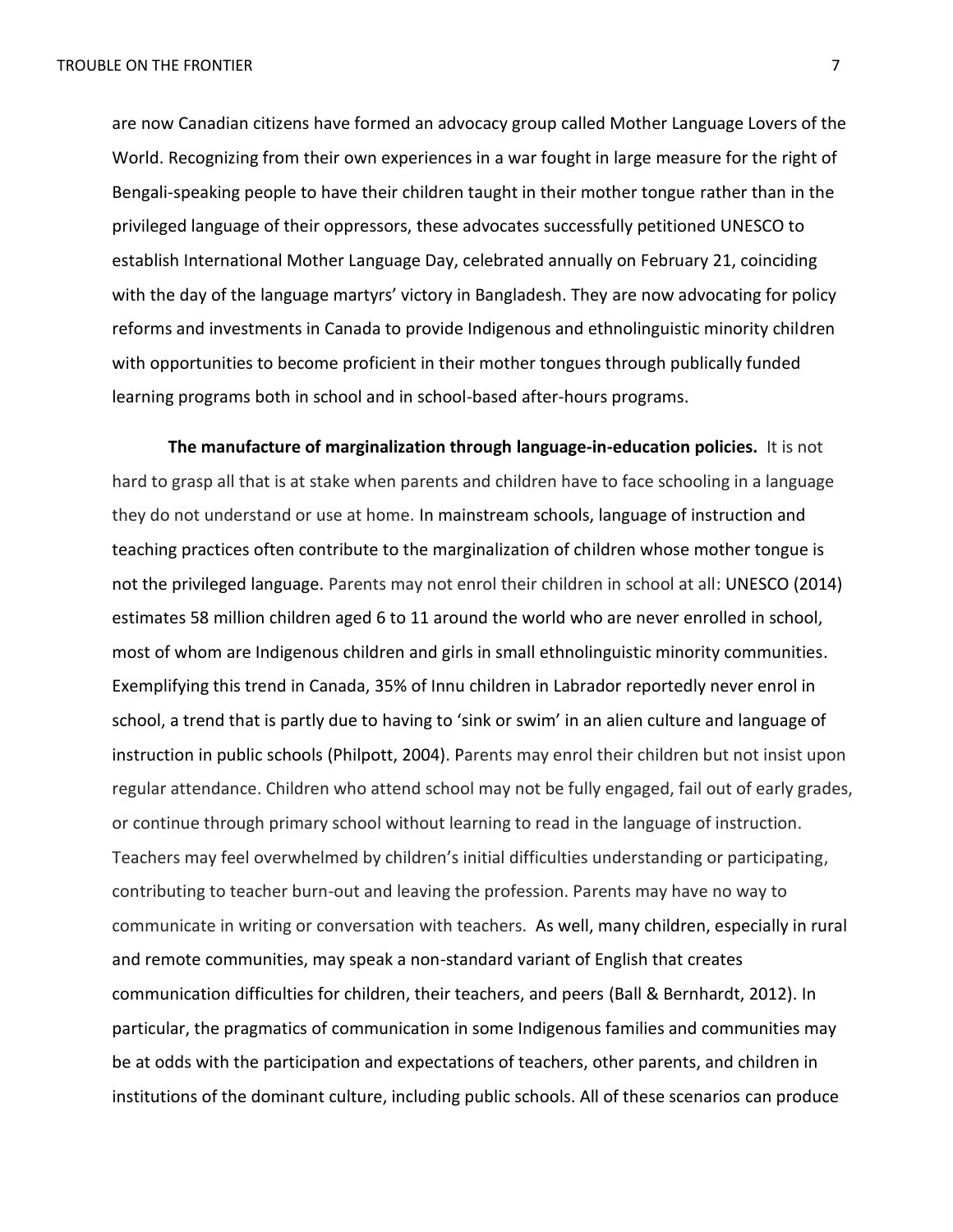lowered self-esteem, cultural identity confusion and conflict, difficulties for parents wanting to support their children's learning, and lack of engagement in formal education. In Canada, the situation raises serious doubts about whether public schools are willing to support the educational success, linguistic rights, and social inclusion, of Indigenous and ethnolinguistic minority children (Ball, 2009; Canadian Council on Learning, 2009).

If ethnolinguistic minority children do succeed, perhaps through a language transition program that helps them to acquire the language of instruction, there is the risk of subtractive effects of schooling whereby children fail to become linguistically competent members of their families and communities and lose the ability to access their cultural heritage. Some education systems even encourage parents to use the language of instruction in school at home, so that children can be more 'school ready.' Many school readiness and early learning assessment tools assume that a child is learning only one language and is supposed to be learning the language of instruction, especially if they are in publically funded preschool or kindergarten (Arnold, Bartlett, Gowani & Merali, 2006). Ethnolinguistic minority children may be seen as working against a handicap and standardized assessment tools in the dominant language often 'prove' that language minority children are delayed or even have language or learning disorders (Ball & Lewis, 2011; Peltier, 2009; Sterzuk, 2008). Rather than persisting with the assimilationist approach to education, it is reasonable to ask what is being done to make schools – and the teachers and learning resources within schools - more ready for children.

A basic Canadian value is that, wherever children live and irrespective of their ethnicity or home language, programs for promoting their optimal development should be accessible and linguistically and culturally appropriate (Canadian Centre for Justice, 2001). Yet, Indigenous histories, cultures, and languages have been largely excluded from public school pedagogy and curricula in Canada (Battiste, 2013). These exclusions perpetuate racist attitudes and inaccurate perceptions in Canadian society that can in turn promote discrimination and social exclusion. Persistent gaps in numbers of years in formal education and academic achievement between Indigenous and non-Indigenous Canadians (Statistics Canada, 2011) are likely attributable, in part,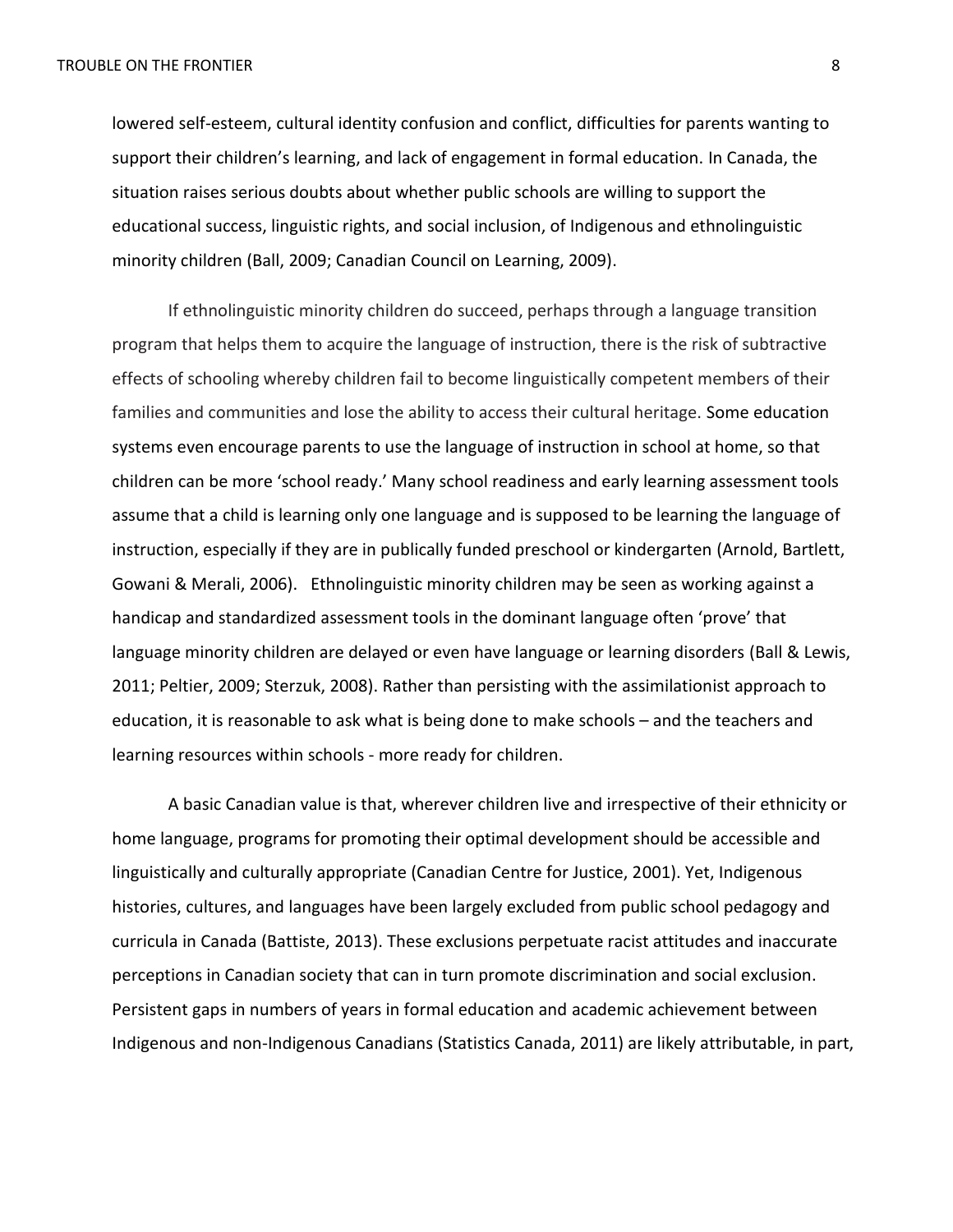to language-in-education policies that disregard, actively disparage, or even pathologize the language or dialect with which children enter formal schooling (Ball, 2012a).

## **Mother tongue-based multilingual education as a strategy to promote equity and dignity for all**

Accumulated evidence shows that children's first language is the optimal language for literacy and learning throughout primary school (UNESCO, 2008a), and as a prelude to or complement of bilingual and multilingual education. UNESCO (1953; 2003) has encouraged mother tongue instruction in primary education for more than half a century. Advantages of mother tongue based multilingual education right from the start are well documented. For example, children are more likely to enrol and succeed in school (Kosonen, 2005); parents are more likely to communicate with teachers and participate in their children's learning (Benson, 2002); and girls and rural children with less exposure to a dominant language stay in school longer and repeat grades less often (Hovens, 2002; UNESCO Bangkok, 2005). Further, research shows that children's ability to learn a second or additional languages (e.g., a *lingua franca* and an international language) does not suffer when their mother tongue is the primary language of instruction throughout primary school: fluency and literacy in the mother tongue lay a cognitive and linguistic foundation for learning additional languages (Cummins, 1979; Verhoeven, 1994). When children receive formal instruction in their first language throughout primary school and then gradually transition to academic learning in the second language, they learn the second language quickly, and they develop certain types of cognitive flexibility and metalinguistic awareness earlier and better than their monolingual peers (e.g., Bialystok, 2001; Francis, Lesaux & August, 2006; King & Mackey, 2007).

**Conditions for success.** Effective mother-tongue based multilingual education depends on the interaction of a number of direct inputs, chiefly quality, continuity, and enabling conditions (Ball, 2011; UNESCO,2008a). Enabling conditions include parent demand and political will. Insufficiencies in these chief contributing factors can lead to inconsistent and sub-optimal outcomes that undermine learner success, parents' expectations, teacher satisfaction, and the strength of a language. Ineffective practice also provides fertile ground for critics to reinscribe a litany of 'impossiblizing' arguments about why mother-tongue based multilingual education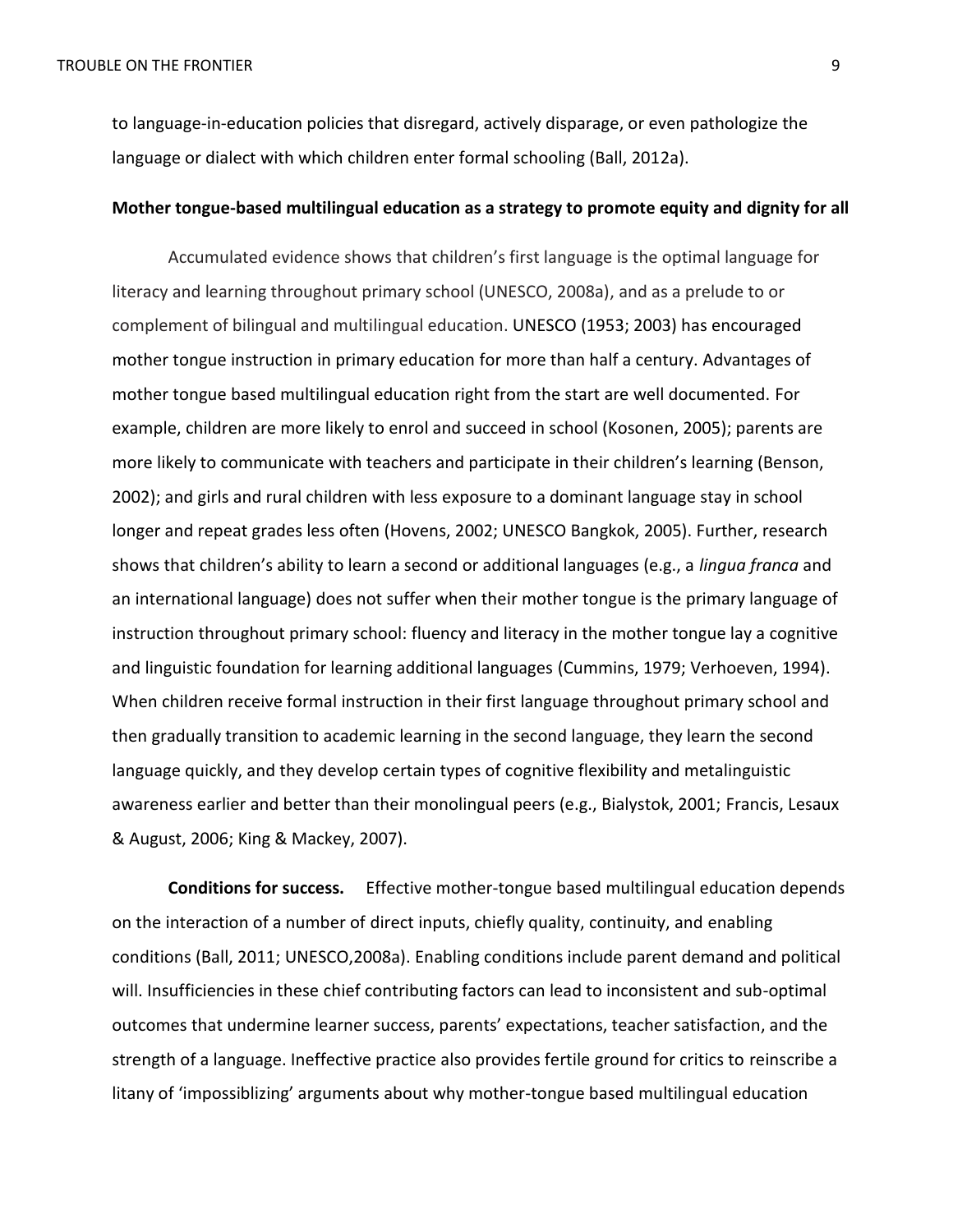won't work in a particular country or community (Krashen, 1999). An example of this type of 'impossibilizing' discourse is the ill-informed but well-intentioned assertion that children educated in a minority language will be unable to participate in the labour force. It must be emphasized that mother tongue-based multilingual education does not restrict children to learning *only* their mother tongue, which may be a minority language. Rather, in this model, children are supported throughout primary school to become fully literate in their first language while studying a majority language as a subject, and then transition in secondary school to instruction in the majority language for content subjects, thereby becoming bi- or multi-lingual and fully ready to participate in civil society and the labour market.

There is a growing literature describing circumstances, resources and models that are working successfully to engage marginalized children in school through mother tongue-based, multilingual education (MTB-MLE) (e.g., Benson & Kosonen, 2013; Yiakoumetti, 2012). A compendium of examples produced by UNESCO (2008b) and collected case studies of mother tongue-based multilingual education (e.g., Benson & Kosonen, 2013; Mohanty et al., 2009; Yiakoumetti, 2012) attest to the growth of demand for mother tongue-based, multilingual education in ethnolinguistic minority communities and to the wide variety of models, tools, and resources now being developed and piloted to promote learning programs in the mother tongue. This literature is beginning to answer questions such as: Under what circumstances and with what resources can MTB-MLE be an effective, additive approach whereby children become proficient in their home language while laying the foundation for learning in additional languages? What are the costs and benefits of alternative approaches in varying situations and at different levels, from the individual to the family, community, school, region, and nation? What are meaningful yet efficient ways to measure costs and benefits? What are the implications of MTB-MLE for recruiting, educating, and mentoring teachers and teacher assistants and for creating and evaluating curricula in diverse language classrooms? What are the contributions of family and community in formal and non-formal MTB-MLE, and how can these be measured?

**Quality.** Learning outcomes of all kinds depend upon the match between the child's needs and what school has to offer, the quality of the teaching and learning environment, and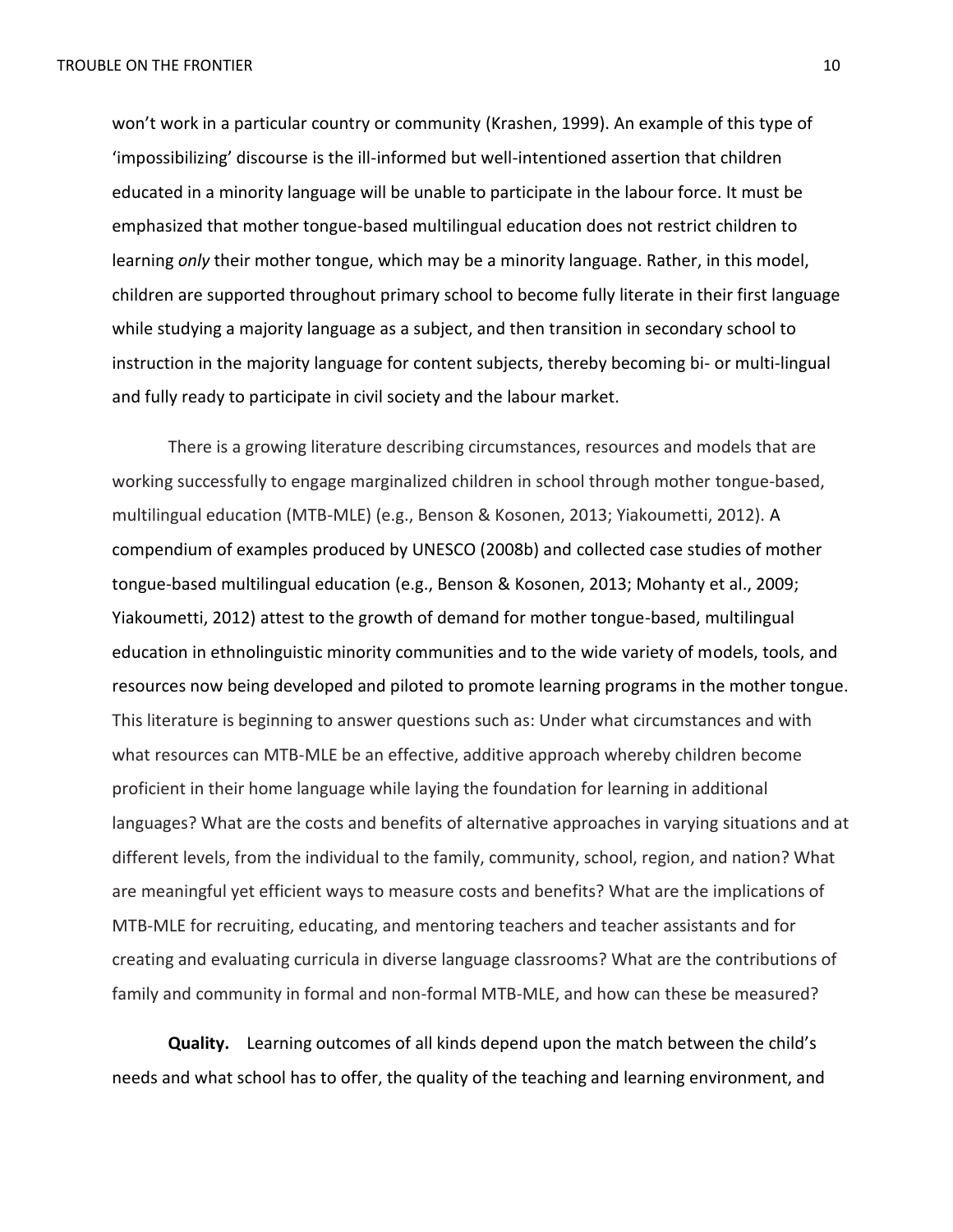home support. Providing schooling in a language that children and parents can understand is a first step, but quality matters. A key ingredient is opportunities for learners to interact with fully proficient speakers and writers of the language of instruction. This requirement has implications for recruiting teachers - or community members working in para-professional roles alongside teachers - who are proficient in the language(s) spoken by particular groups of students. Steps must be taken to ensure that teachers with particular language capacities are assigned to regions or groups of students who speak those languages. Steps may include upgrading teachers' proficiency in the minority language of instruction, as is currently being done in the Philippines to support a sweeping new language-in-education reform that provides mother tongue based education throughout that highly linguistically diverse nation. Teaching training and ongoing mentoring must forge attitudes and skills that support practice with linguistically diverse groups of children, sometimes within the same school. Investments are need ed to produce quality learning resources that provide children with opportunities to interact with developmentally appropriate, meaningful learning materials, particular literacy materials, in their primary language. In some settings, resource development must extend to orthographic development or modernization of a language to encompass current knowledge, for example, in science and technology.

**Early is better.** Opportunities for early learning in the mother tongue promotes children's positive identity as learners and can begin to get children and their parents interested in formal schooling, especially if children are able to transition smoothly to primary school in their mother tongue. Early childhood education can begin to establish literacy and numeracy in the mother tongue, open doors to active involvement of parents and grandparents, and reinforce positive cultural identity, which in turn promotes wellness and the likelihood of a successful transition to school.

**Continuity.** While early is good, continuity is most important. Studies show that six to eight years of education in a language are necessary to develop the level of literacy and verbal proficiency required for academic achievement in secondary school; that is, until children not only can read proficiently, but are successfully reading to learn (Cummins, 1979). To retain and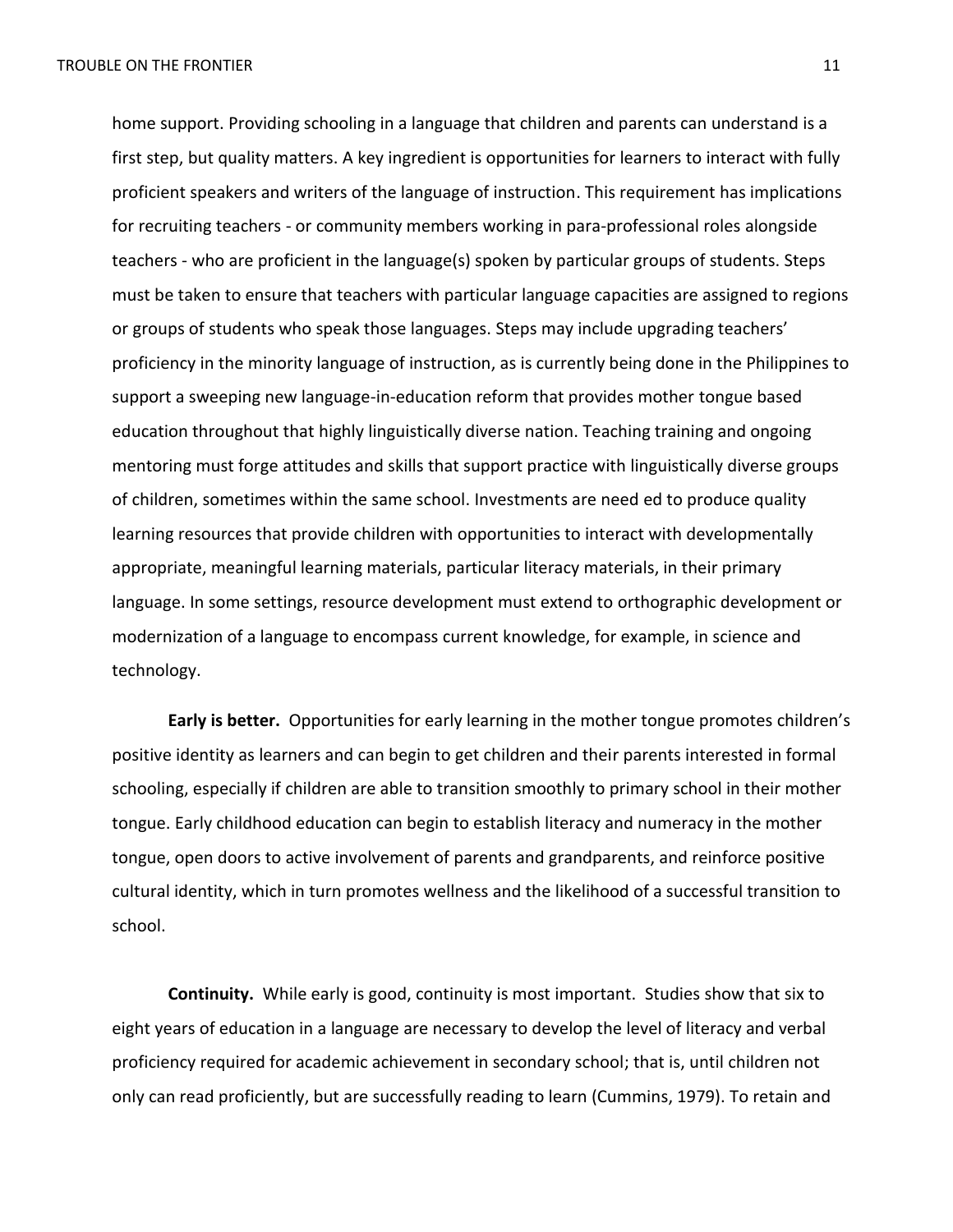develop proficiency in their mother tongue, children whose first language is not the medium of instruction must have: (1) ongoing formal instruction in their first language to develop reading and writing skills; and (2) continued interaction in their first language with people outside of the school environment, such as their family members, about increasingly complex topics that go beyond household matters. If learners have opportunities to continue to develop their first language skills in secondary school, they can become fully bilingual (or multilingual) learners. If, however, children are forced to switch abruptly or transition too soon from learning in their mother tongue to schooling in a second language (i.e., 'early exit'), their first language acquisition may be attenuated or even lost (Benson, 2002). Even more importantly, their self-confidence as learners and their interest in what they are learning may decline, leading to lack of motivation, school failure, and early school leaving (Bougie, Wright, & Taylor, 2003).

## **Emerging strategies in Canada to support Indigenous languages in education**

While there is variation across Indigenous families and communities in Canada, there is an overall burgeoning of interest among parents for their children to learn an Indigenous language within or outside of formal schooling (Norris, 2006; Canadian Heritage, 2005). Meanwhile, federal resources to provide mother tongue-based immersion, bilingual, or multilingual education are growing at glacial speed. The federal government supports the Aboriginal Languages Initiative with about \$5 million annually to be divided equally among provinces and territories. The federal government also supports early childhood programs, described subsequently. The Aboriginal Languages of Canada Act (Senate of Canada, 2009) continues an earlier national policy allowing for local control of education of First Nation children who attend schools on reserves. The Act recommends that land-based Indigenous communities create local by-laws to declare languages as "official" within their particular community. Hence, children may access education in an Indigenous language *if* they live on a reserve, *if* the reserve operates a school, and *if* that school has the community mandate and resources to offer education in the Indigenous language. Although rare, there are a few schools that are able to provide this kind of education. The Act falls short of calling for legislative action to support public education in Indigenous languages. To date, there has been almost no empirical research assessing the overall effectiveness or effective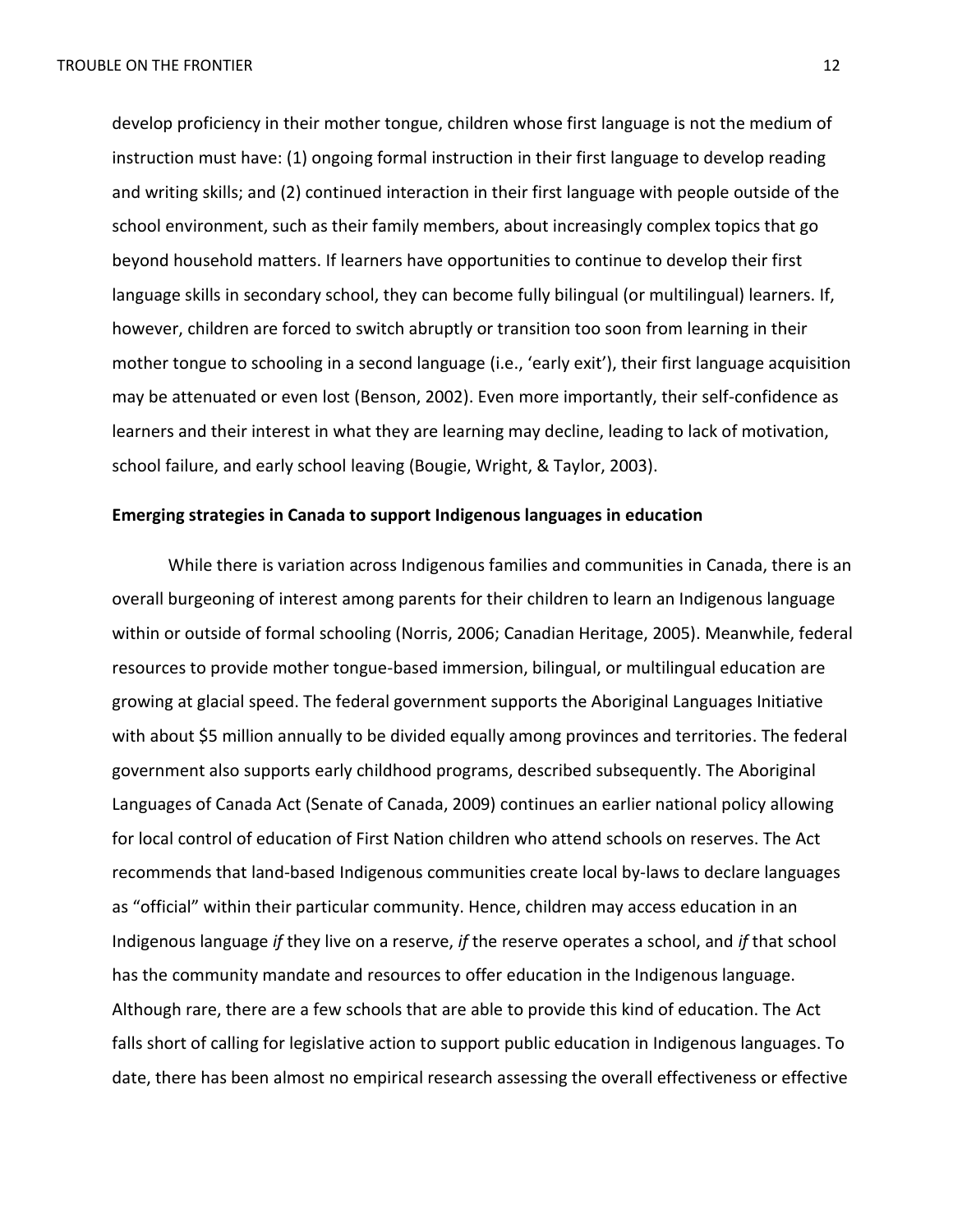components of Indigenous language-in-education pilot projects (Charron, 2010). Scattered attempts in communities or in the education sector to include some opportunity to learn Indigenous languages or learn through an Indigenous language as a medium of instruction are described below.

**Early childhood programs.** Because government policies of linguistic assimilation enforced in public schools present an almost overwhelming obstacle to supporting children's Indigenous language acquisition, most progress has been made through community-operated programs for young children, including language nests for infants and toddlers and immersion or bilingual preschools. Community members are uniquely positioned to identify core features of language socialization, to understand the contexts of child development and care in the community, and to offer insights to teachers about the conditions, needs, and goals of a family or community. One of the bright lights in an otherwise gloomy landscape for Indigenous languages in education is ongoing federal government support for Aboriginal Head Start (about \$40 million for urban and northern programs and about \$50 million for land-based or on-reserve programs). This is a culturally based, community-operated, school readiness preschool program (Ball, 2012b). The program provides scope for communities to support children to learn an Indigenous language if there is parent demand and a proficient speaker willing to teach. However, there is no training or annualized source of funding for practitioners in Aboriginal Head Start to learn how to teach Indigenous languages, address the needs of multilingual groups of children, or create effective mother tongue based or multilingual learning resources. Perhaps as a result of these shortcomings, a majority of programs do not provide Indigenous-language-medium programming or intensive Indigenous language acquisition programming. About 15% of Indigenous children under 6 years old are able to find a place in Aboriginal Head Start.

**Language immersion.** Several Indigenous language immersion primary schools exist in Canada, including: Eskasoni school in Nova Scotia, Waskaganish schools in Quebec, and Chief Ahtam School in British Columbia (Fulford, 2007). Research and reports of other groups internationally point to immersion as the most promising approach to language acquisition in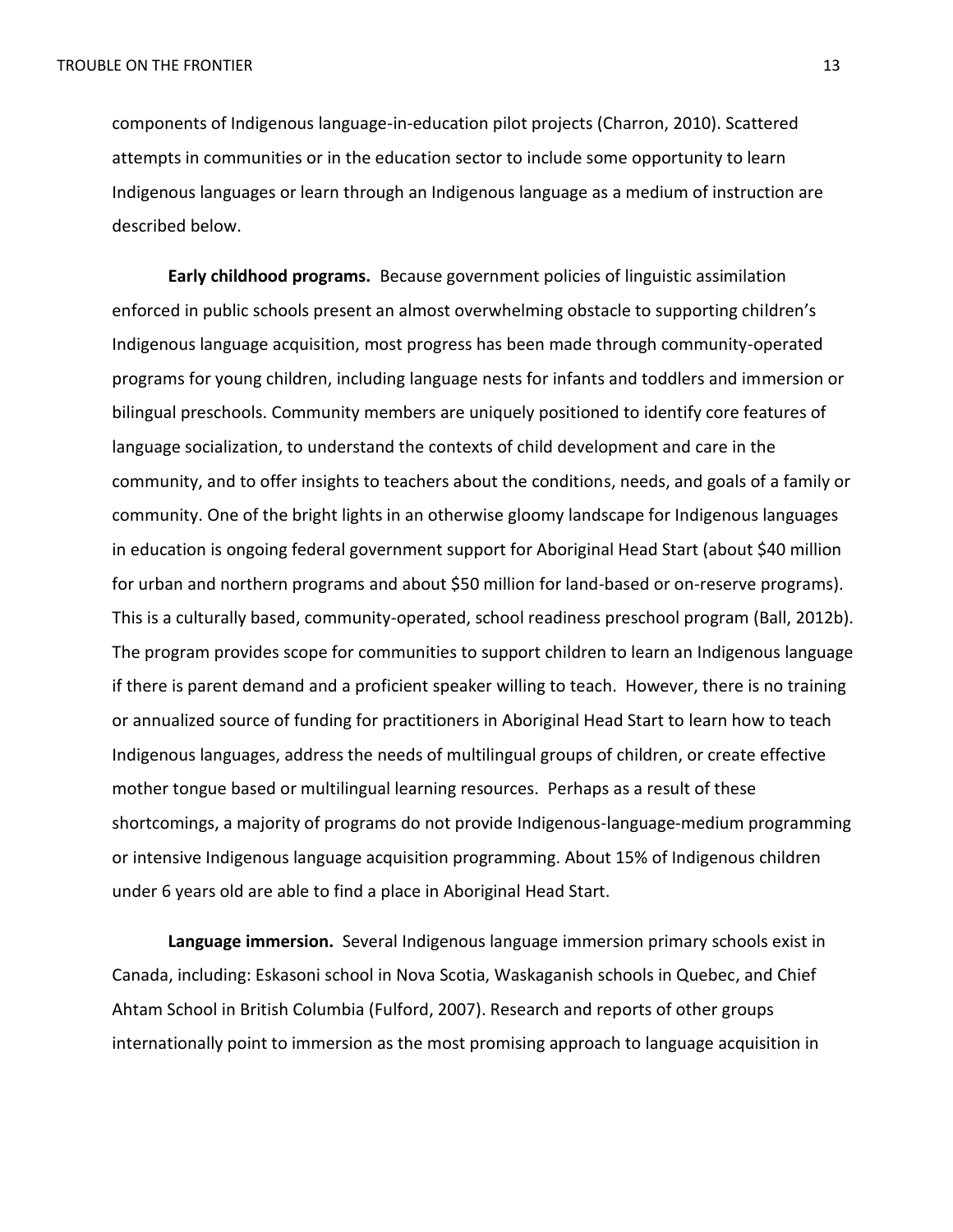$\overline{\phantom{a}}$ 

skip-generation contexts, where children's parents do not speak the heritage language (Aguiliera & LeCompte, 2007; Hinton & Hale, 2001).

**Bilingual education.** A handful of schools funded by the federal government but controlled by Indigenous communities offer bilingual schooling. For example, there are several Cree-English-French schools operated by the Cree School Board in James Bay Quebec,<sup>2</sup> and a school in Manitoba offering Kindergarten to Grade 12 in Cree and English. Fourteen lower primary schools in Nunavik offer English-Inuktitut (Louis & Taylor, 2001). A study of students in these schools found positive outcomes on personal and collective self-esteem (Taylor & Wright, 2003). The Mohawk community in Kahnawà:ke, Quebec, started a bilingual school in 1982 that has moved increasingly towards an immersion approach extending from preschool through Grade 12. Early studies found that, compared to students in English-only primary education, primary grade students in Mohawk immersion developed their proficiency in Mohawk, spoke Mohawk more often outside the classroom, scored equally well on tests of English acquisition and academic content knowledge (Hoover, 1992).

**Indigenous language as an elective subject.** A growing number of schools in Canada with a high enrolment of Indigenous students now teach an Indigenous language as an elective subject of study. Typically a proficient speaker of the language speaker is recruited locally to teach students (including non-Indigenous students). In British Columbia, the Ministry of Education allows school districts to create curriculum for learning languages other than English or French and offer it as a second language from Primary 5 through  $12.^3$  However, research shows that studying a language as a subject does not support proficiency in the language unless learners have opportunities to hear and interact in the language outside the language learning classroom, such as in content courses and in a community of speakers (Hinton & Hale, 2001).

Analyses of data from an Aboriginal People's Survey conducted by Statistics Canada found that, for Indigenous children, learning an Indigenous language in school (through immersion, bilingual schooling, or as a subject of study) was associated with positive school outcomes

<sup>&</sup>lt;sup>2</sup> Cree School Board: https://www.cscree.qc.ca/index.php/schools/wabannutao-eeyou-school

 $3$  For more information, visit the Ministry of Education's provincial language template application site at http://www.bced.gov.bc.ca/irp/template\_developed.php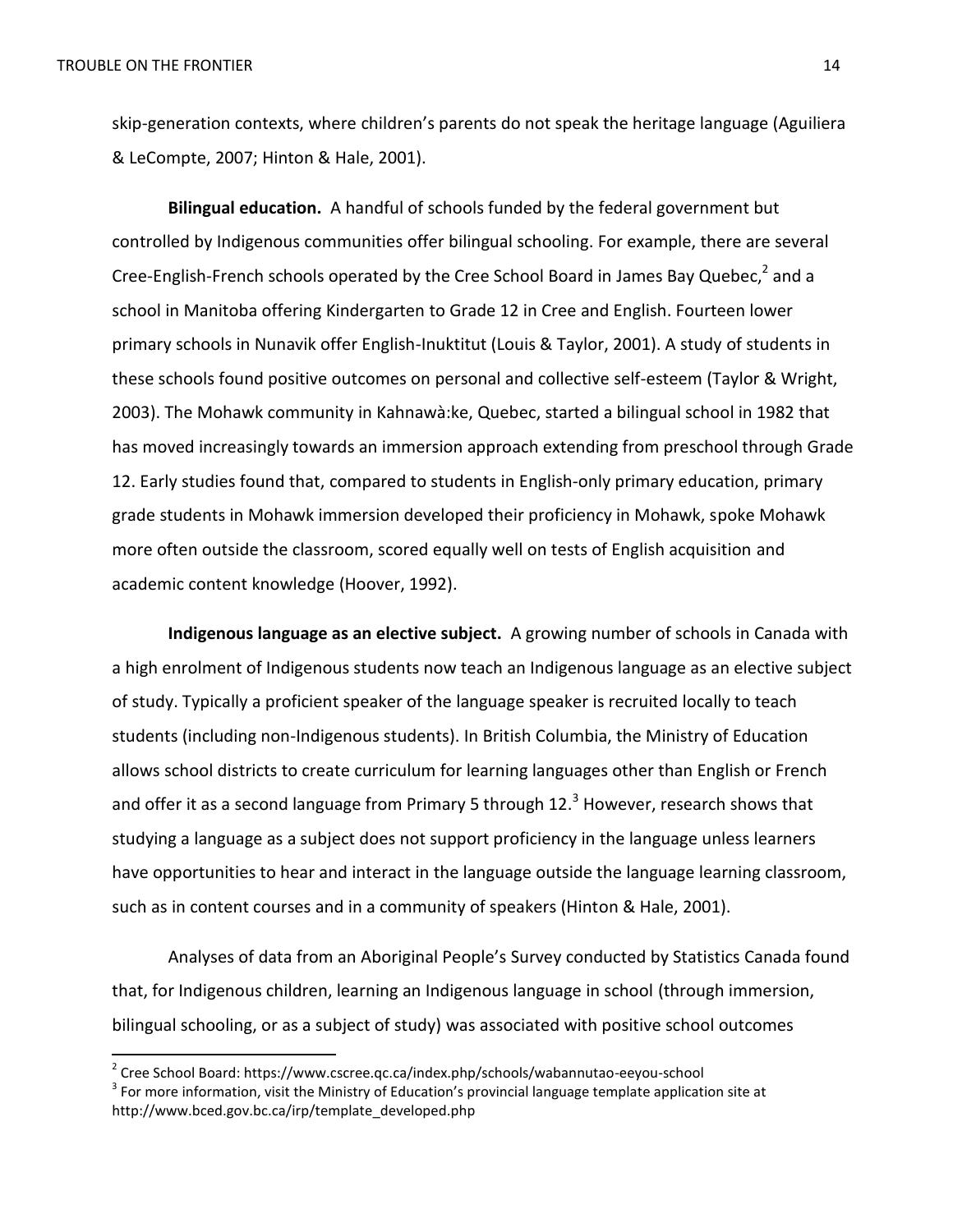(Guevremont & Kohen, 2009). Although the parent-report data for this study is weak, this is the only attempt to date to assess the link between school-based Indigenous language learning opportunities and education outcomes.

**English as a second dialect.** In a study that gathered the perceptions of 70 speechlanguage therapists who work with Indigenous children referred for apparent language delays or disorders, nearly all therapists reported three or more unique features of Indigenous children's English. These included phonological, syntactic, and pragmatic features that appear to constitute distinctive English dialects (Ball & Lewis, 2011), rather than indicators of language deficits as most of the referring teachers surmised. Exploratory studies have documented what is known about Indigenous English dialects in Canada through linguistic research and applied practice (Ball & Bernhardt, 2012; Sterzuk, 2010). Until recently, the only significant work on English as a second dialect (ESD) was done in Australia, where school-based programs help Indigenous children and their parents to value their home language as a legitimate form of English, while also learning to 'code switch' from their dialect to the variety of English used in school (Simpson and Wigglesworth, 2008). The potential of the ESD concept and ESD funding to evolve a strengthsbased, culturally appropriate pedagogy to support Indigenous children's language and literacy is emerging as a topic of considerable interest among educators and speech-language pathologists in Canada (Ball & Bernhardt, 2012). British Columbia, Manitoba, and Ontario recently introduced policies and funding to support school-based ESD programs. The only known study of outcomes found that Indigenous children in British Columbia who participated in an ESD program performed better than other Indigenous children and non-Indigenous children in a fourth grade test of basic skills (Battisti, Friesen, & Krauth, 2014).

**Strengthening teacher capacity.** Indigenous language teacher training programs have been instituted in a few postsecondary institutions in Canada. For example, in 1999, the First Nations Education Steering Committee forged a partnership with the British Columbia College of Teachers to create an accredited Developmental Standard Teaching Certificate (First Nations Education Steering Committee, 2001). The program enabled First Nation communities to partner with a postsecondary institution to offer community-based teacher training focused on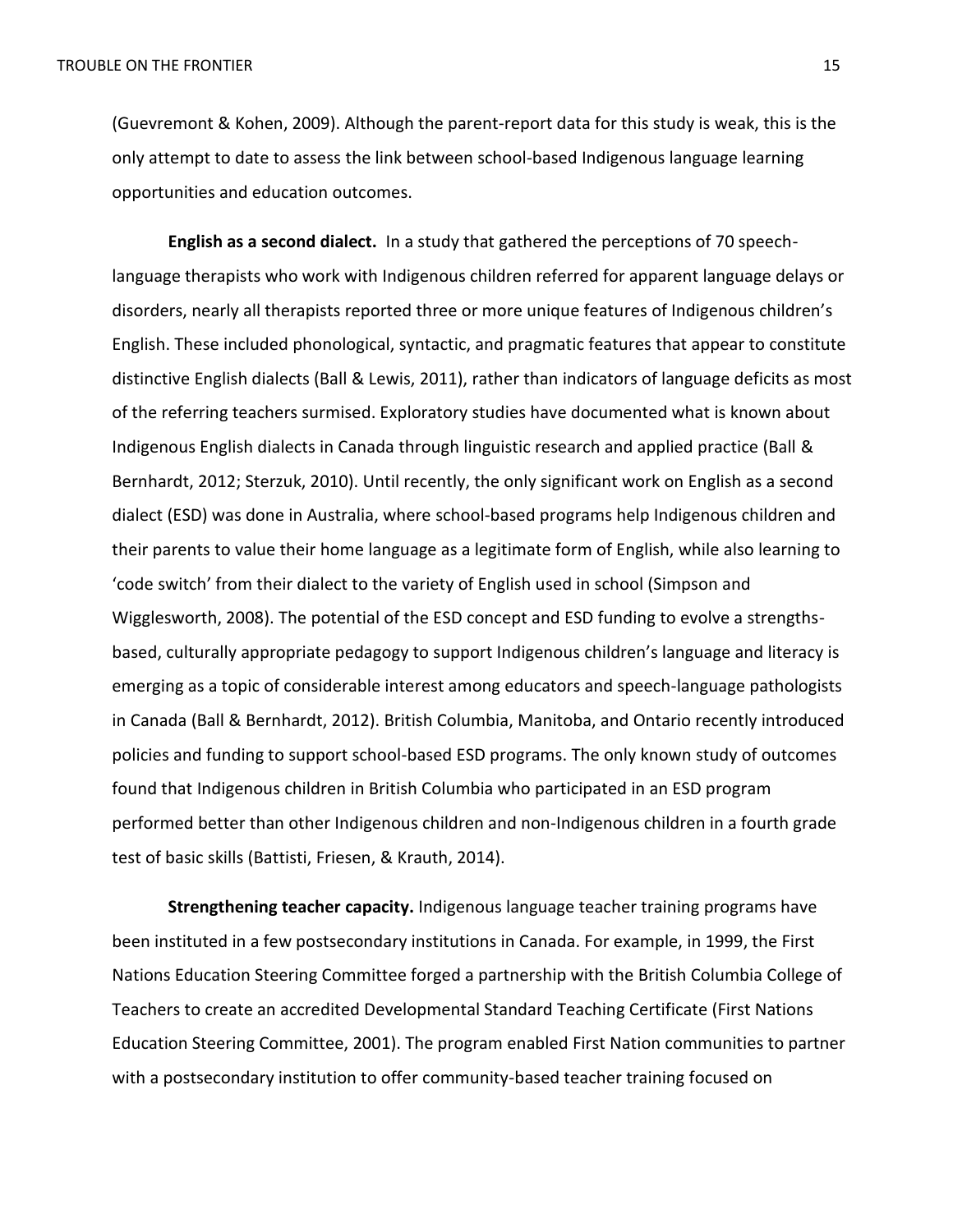Indigenous language revitalization. The University of Victoria partnered with an Indigenous education centre to co-create a university-accredited Certificate in Aboriginal Language Revitalization,<sup>4</sup> which now ladders into a diploma and a baccalaureate teaching degree.<sup>5</sup> The University of Alberta annually delivers a Canadian Indigenous Languages and Literacy Development Institute to strengthen Indigenous language teaching capacity.

**Troubling trends.** While parent demand for diverse languages of instruction is becoming more audible in Canada, many educators counter that, for Indigenous learners, introducing Indigenous language learning is an added risk factor that could contribute to persisting low rates of Indigenous students' academic success. As has been discussed, quality and continuity of language learning support are critical to the success of children learning in their mother tongue, whether this is a first language or a language that has skipped a generation. If children are learning in a bilingual model, with an expectation that they will learn in their mother tongue but also begin to develop familiarity with a dominant language, this takes time. Children will not develop proficiency through preschool immersion programs only, or through an afterschool language club: they require ongoing, quality instruction in their mother tongue well beyond their preschool years, as well as opportunities to use the language for learning and to be exposed to and have opportunities to practice with increasingly complex forms of the language functional settings (Lightbown, 2008). While learning more than one language can produce enhanced cognitive flexibility and metalinguistic awareness once children are fully bilingual (Bialystok, 1991; King & Mackey, 2007), there can indeed be real risks to children's academic achievement if they are struggling to learn more than one language over an inadequate time period with inadequate resources and instruction. Children need ongoing support for developing proficiency in their first language in order not to fall behind in content-area learning, as well as ongoing opportunities to develop proficiency in their second language well into secondary school (Ball, 2011). The piecemeal, bootstrapped approaches that depend solely upon community-initiated and sustained efforts are not likely to yield sought-after gains in Indigenous children's educational success,

l

<sup>4</sup> http://www.uvcs.uvic.ca/languages/

<sup>5</sup> http://www.uvic.ca/education/home/home/indigenous/index.php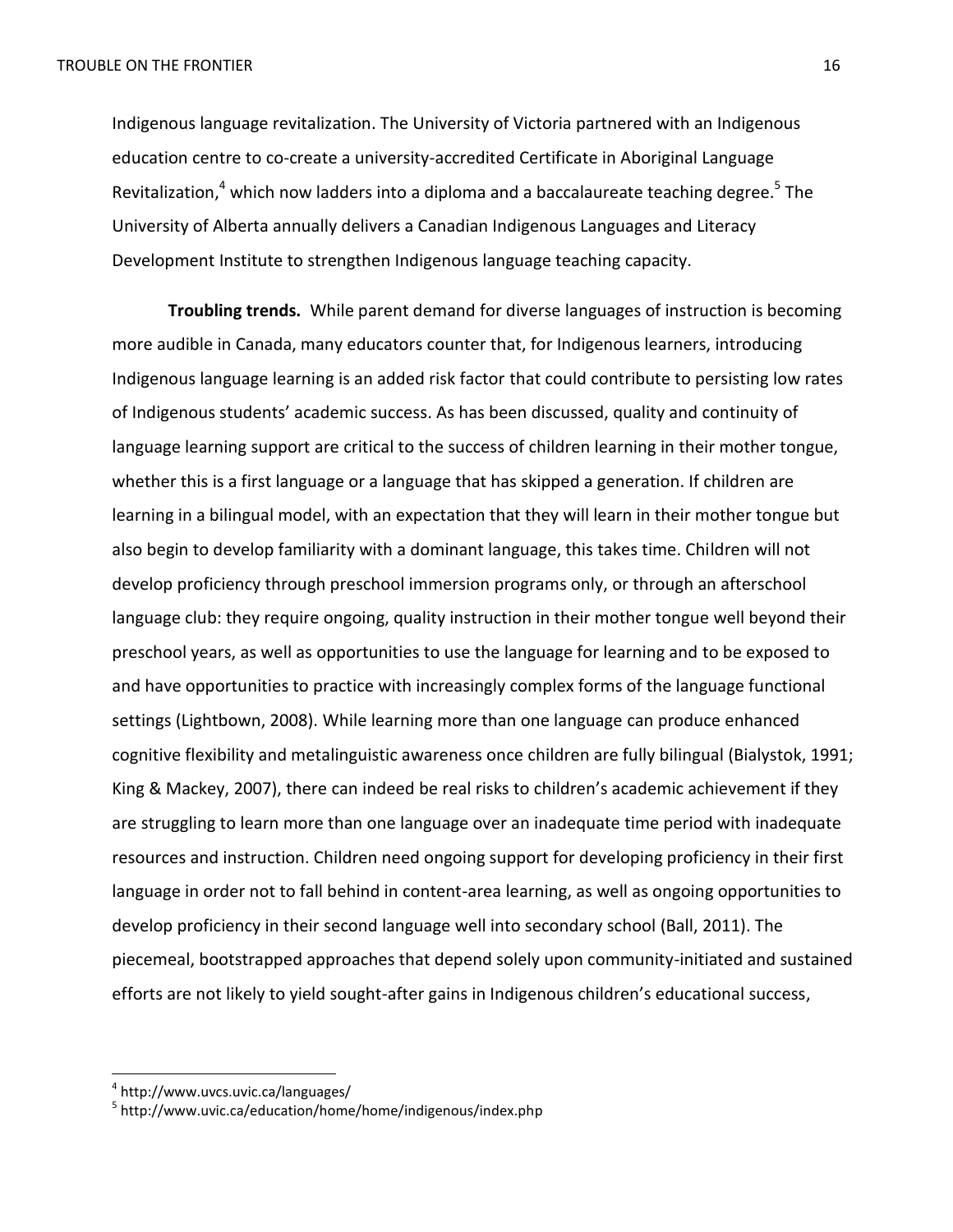ability to communicate with older generations who speak an Indigenous language, and positive self-concept as valued members of Canada's multilingual mosaic.

**Ways forward.** Indigenous languages need to be elevated to equal standing with the existing colonial official languages, at federal, provincial, and territorial levels.<sup>6</sup> Language-ineducation policies must address the historically created needs and goals of Indigenous families and ensure their cultural safety and dignity and children's opportunity to learn in the context of linguistically and culturally meaningful teaching and curricula (Canadian Council on Learning, 2007). Political will must be followed by action taken by school administrators, teachers, and teacher education colleges. These actions must be informed by a federally funded program of research that can generate knowledge about what kinds of pedagogical and curriculum innovations are likely to be effective under what conditions to support diverse Indigenous learners. As well, a key recommendation of the Royal Commission on Aboriginal Peoples (1996) and the Task Force on Aboriginal Languages and Cultures (2005) is the creation of a federally funded National Centre for Indigenous Languages to coordinate orthographies, learning resources, curricula, databases of speakers, and research efforts.

## **Conclusion**

l

The relentless pressure to set aside one's distinctive language and culture in order to access the resources and privileges of a dominant social group with its dominant cultural education perpetuates processes of discrimination and minoritization associated with colonialism and promotes linguistic and cultural loss. Despite growing parent demand, international rhetoric about respect for human dignity and diversity, and incontrovertible evidence of the effectiveness of quality education provided in children's first language, many educational systems throughout the Commonwealth insist on exclusive use of certain privileged languages - and prescribed dialects of those languages - while preventing other languages, and often the children who speak them, from flourishing. Language-in-education policies are often motivated by an explicit or hidden curriculum of assimilation (Cummins, 2000). Nowhere have these intentions been more

 $^6$  The Northwest Territories and Nunavut recognize the Indigenous languages of their respective territories as official alongside the official languages of Canada.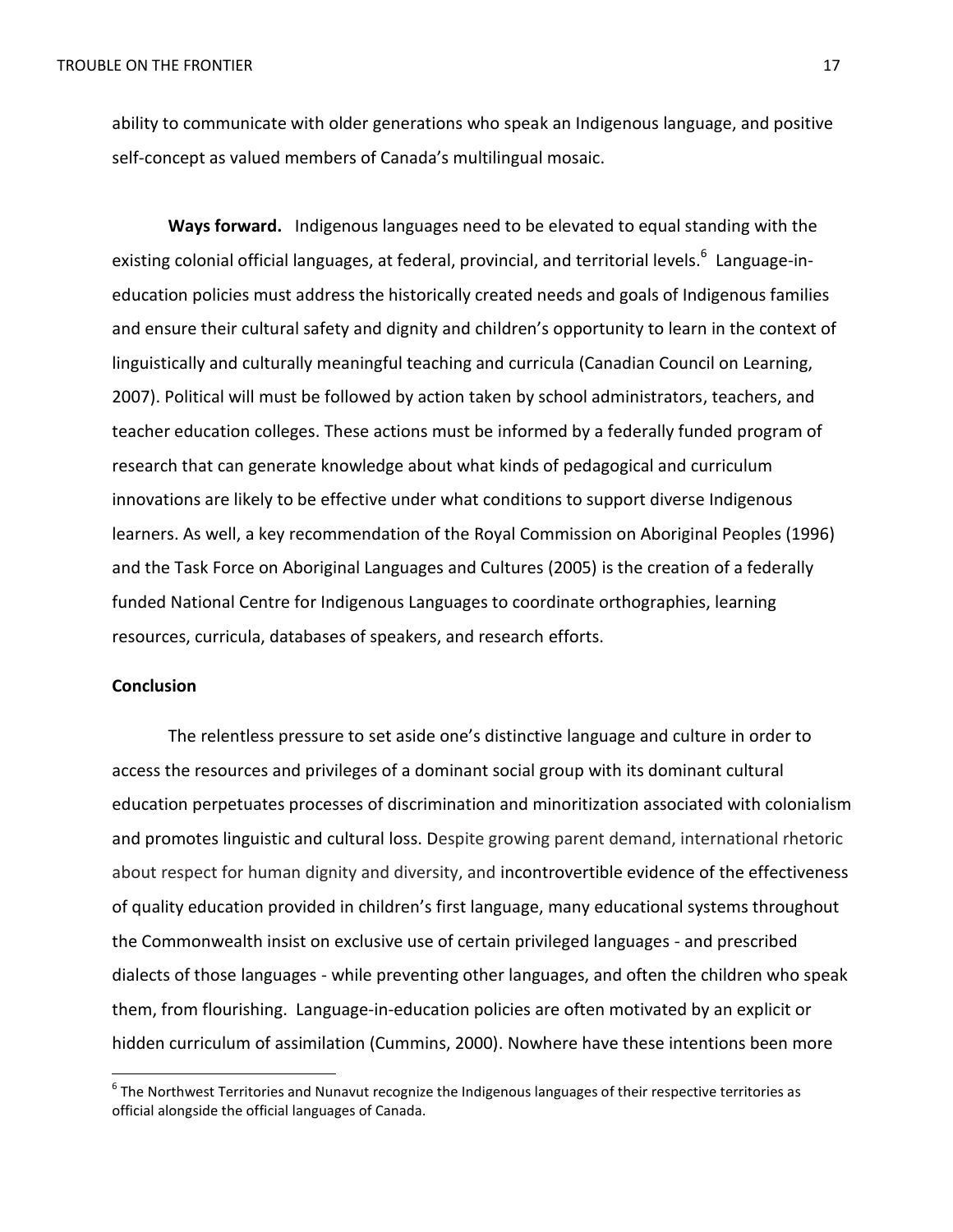$\overline{\phantom{a}}$ 

overt than in Canada, where successive governments have introduced new ways to obstruct intergenerational transmission and flourishing of the country's vast linguistic diversity within Indigenous and ethnolinguistic minority families.

In a post-colonial world, guided by the aspirations of the Commonwealth Charter, public education should support all children's cultural identity, community cohesion, and educational success by providing instruction in multiple languages, with opportunities for parents to choose to have their children learn in their mother tongue until they have become fully literate. Some educators argue that universal primary education is likely to be achieved only in those countries where instruction is provided in children's mother tongues. Given the slow and uneven progress of Education for All,<sup>7</sup> and the persisting lack of social justice for population segments in Commonwealth countries whose languages and livelihoods have been compromised by colonial policies, government decision-makers and leaders in education must seize upon language-ineducation policy and practice as an avenue for redress, reconciliation, educational success, social inclusion, and economic prosperity.

<sup>7</sup> *Goal 1*: Expanding and improving comprehensive early childhood care and education, especially for the most vulnerable and disadvantaged children.

*Goal 2*: Ensuring that by 2015 all children, particularly girls, children in difficult circumstances, and those belonging to ethnic minorities, have access to and complete free and compulsory primary education of good quality. *Goal 6*: Improving all aspects of the quality of education and ensuring excellence of all so that recognized and measurable learning outcomes are achieved by all, especially in literacy, numeracy, and essential life skills.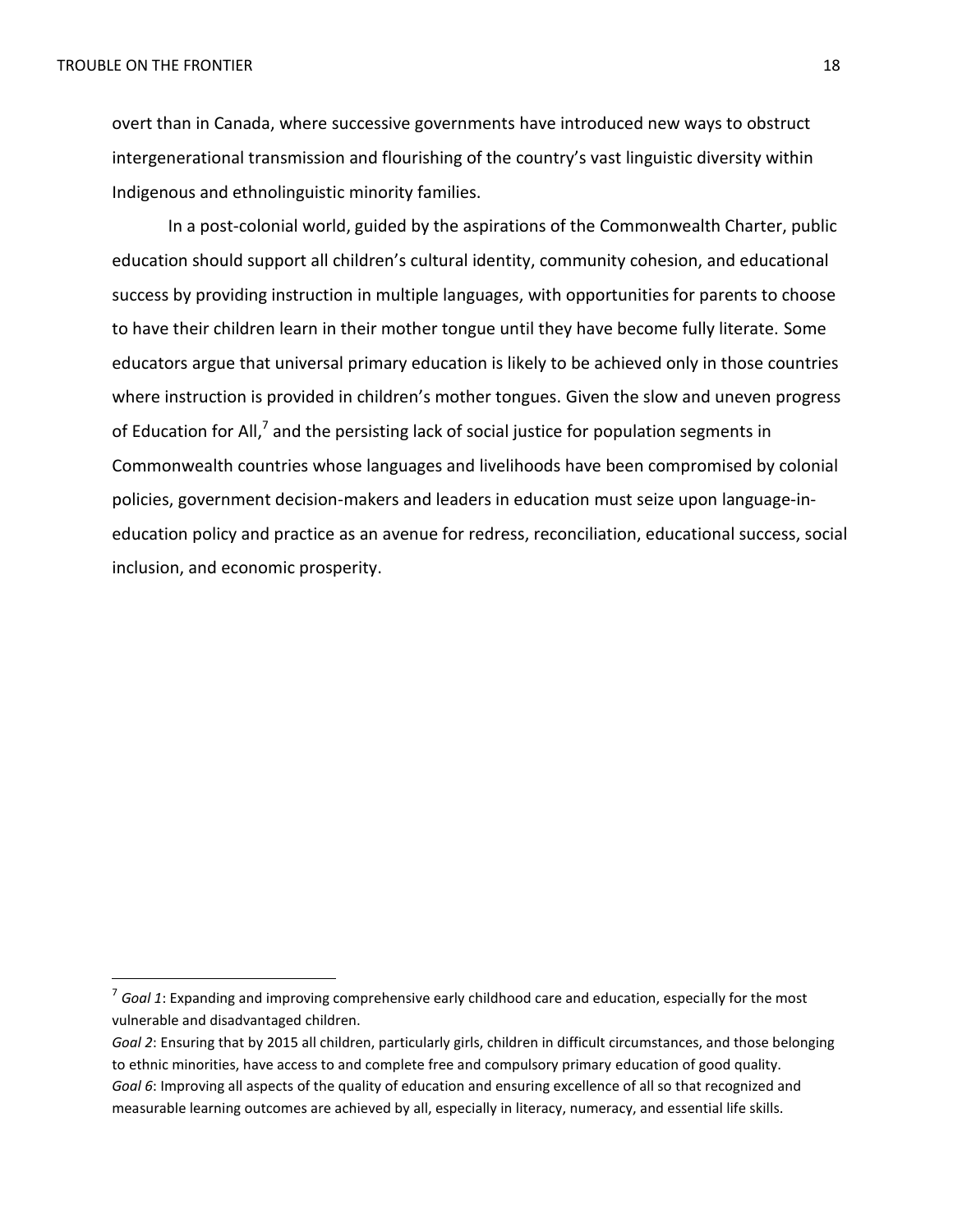# **References**

- Aboriginal Head Start Association of British Columbia (2011). *Resources.*  <http://www.ahsabc.net/viewcategory/17>
- Aguilera, D., & LeCompte, M. (2007). Resiliency in Native languages: The tale of three Indigenous communities' experiences with language immersion. *Journal of American Indian Education, 46*(3), 11-36.
- Arnold, C., Bartlett, K., Gowani, S., & Merali, R. (2006). *Is everybody ready? Readiness, transition and continuity: Reflections and moving forward.* Background paper for Education for All Global Monitoring Report 2007.
- Assembly of First Nations (2000). *A time to listen and a time to act: National First Nations language strategy*. Ottawa, ON: Assembly of First Nations: Language Secretariat.
- Aylward, M. L. (2010). The role of Inuit languages in Nunavut schooling: Nunavut teachers talk about bilingual education. *Canadian Journal of Education, 33*(2), 295-328.
- Ball, J. (2009). Supporting young Indigenous children's language development in Canada: A review of research on needs and promising practices. *The Canadian Modern Language Review, 66*(1), 20-47.
- Ball, J. (2011). *Enhancing learning of children from diverse language backgrounds: Mother tongue-based bilingual or multilingual education in the early years*. Paris: UNESCO, (87 pp.) Pub. ED-2011/WS/21. [http://www.unesco.org/new/en/unesco/ resources/online](http://www.unesco.org/new/en/unesco/%20resources/online-materials/publications/unesdoc-database/)[materials/publications/unesdoc-database/](http://www.unesco.org/new/en/unesco/%20resources/online-materials/publications/unesdoc-database/)
- Ball, J. (2012a). Promoting education equity for Indigenous children in Canada through quality early childhood programs. In J. Heyman (Ed.), *Increasing equity in education: Successful approaches from around the world* (pp. 282-312). Oxford University Press.
- Ball, J. (2012b). Government involvement III: Long-term federal investments in strengthening Indigenous capacity for culturally based preschool. In N. Howe & L. Prochner (Eds.). *New directions in early childhood education and care in Canada* (pp.337-366). Vancouver: UBC Press.
- Ball, J., & Bernhardt, B. M. (2012). Standard English as a second dialect: A Canadian perspective. In A. Yiakoumetti (Ed.) *Harnessing linguistic variation to improve education.* Rethinking Education Vol. 5. (pp. 189-226). Bern: Peter Lang.
- Ball, J., & Lewis, M. (2011). "An altogether different approach": Roles of speech and language pathologists in supporting Indigenous children's language development. *Journal of Speech, Language and Audiology, Special issue on Indigenous contexts, 35* (2), 144-159.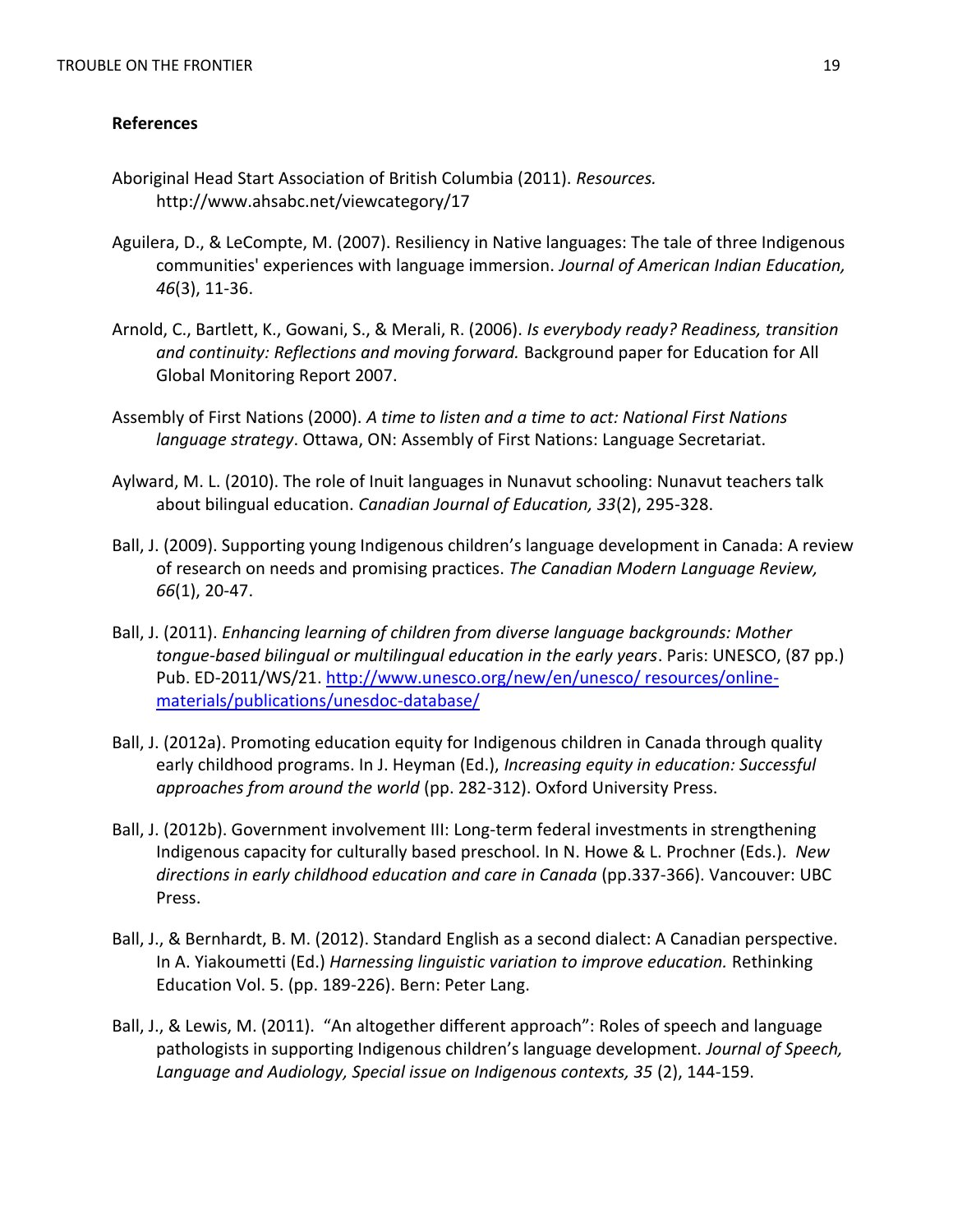- Battiste, M. (2013). *Decolonizing education: Nourishing the learning spirit.* Saskatoon, SK: Purich Publishing.
- Battisti, M., Friesen, J., & Krauth, B. (2014). English as a second dialect policy and achievement of Aboriginal students in British Columbia. *Canadian Public Policy, 40*(2), 182-192.
- Benson, C. (2002). Real and potential benefits of bilingual progammes in developing countries. *International Journal of Bilingual Education and Bilingualism, 5* (6), 303-317.
- Benson, C., & Kosonen, K. (Eds.) (2013). *Language issues in comparative education: Inclusive teaching and learning in non-dominant languages and cultures.* Rotterdam: Sense Publishers.
- Bialystok, E. (2001). *Bilingualism in development: Language, literacy, and cognition.* Cambridge: Cambridge University Press.
- Bougie, E., Wright, S.C., & Taylor, D.M. (2003). Early heritage-language education and the abrupt shift to a dominant-language classroom: Impact on the personal and collective esteem of Inuit children in the Arctic Quebec. *International Journal of Bilingual Education and Bilingualism* 6 (5), 349-373.
- Canadian Broadcasting Corporation (CBC) Digital Archives. Canadian government apologies to Japanese. [http://www.cbc.ca/archives/categories/war-conflict/second-world](http://www.cbc.ca/archives/categories/war-conflict/second-world-war/relocation-to-redress-the-internment-of-the-japanese-canadians/apology-to-japanese-canadians.html)[war/relocation-to-redress-the-internment-of-the-japanese-canadians/apology-to-japanese](http://www.cbc.ca/archives/categories/war-conflict/second-world-war/relocation-to-redress-the-internment-of-the-japanese-canadians/apology-to-japanese-canadians.html)[canadians.html](http://www.cbc.ca/archives/categories/war-conflict/second-world-war/relocation-to-redress-the-internment-of-the-japanese-canadians/apology-to-japanese-canadians.html)
- Canadian Council on Learning (2009). *The state of Aboriginal learning in Canada: A holistic approach to measuring success.* Retrieved from:<http://www.ccl-cca.ca/sal2009>
- Canadian Heritage (2005). *Towards a new beginning: a foundation report for a strategy to revitalize First Nation, Inuit, and Métis languages and cultures.* Report to the Minister of Canadian Heritage by the Task Force on Aboriginal Languages and Cultures, Jun, 2005. Ottawa. Cat. No. CH4-96/2005.
- Charron, N. (2010). *Exploring the links between Aboriginal-language-medium instruction and academic performance: A literature review in support of the PCH Aboriginal Languages Initiative.* Canada Heritage: Aboriginal Affairs Branch, Policy and Research Directorate.
- Commonwealth (2012). Charter of the Commonwealth. Retrieved from: http://thecommonwealth.org/sites/default/files/page/documents/CharteroftheCommonw ealth.pdf
- Crystal, D. (2000). *Language death*. Cambridge, UK: Cambridge University Press.
- Cummins, J. (1979). Linguistic interdependence and the educational development of bilingual children. *Review of Educational Research, 49*(2), 222-251.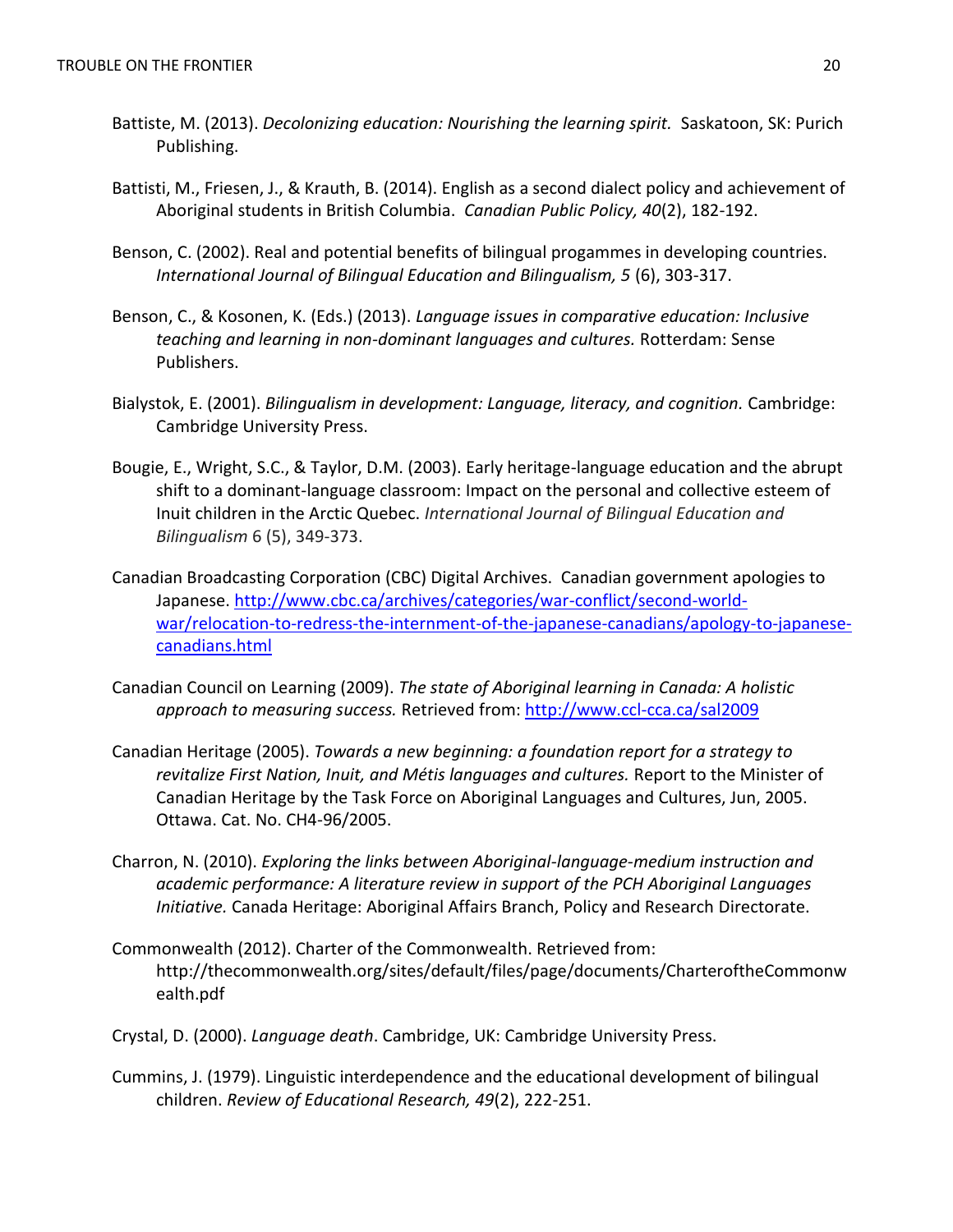Cummins, J. (2000). *Language, power and pedagogy*. Clevedon, UK: Multilingual Matters.

- First Nations Education Steering Committee (2001). Developmental standard term certificate (DSTC): Bulletin. *Aboriginal Languages Newsletter, 1*, 4.
- Francis, D.J., Lesaux, N.K., & August, D.L. (2006). *Developing literacy in second-language learners: Report of the national literacy panel on language-minority children and youth.* Washington DC: Center for Applied Linguistics.
- Fulford, G. (2007). *Sharing our success: More case studies in Aboriginal schooling.* Kelowna, BC: Society for the Advancement of Excellence in Education.
- Gourd, K. M. (2007). A critical examination of language policies and practices in Canada and the United States. In R, Joshee & L. Johnson (Eds.), *Multicultural education policies in Canada and the United State*s (pp. 120-128). Vancouver, BC: UBC Press.
- Government of Canada (2014). Aboriginal Languages Initiative Aboriginal Peoples' Program. Ottawa: Government of Canada, Canadian Heritage. <http://www.pch.gc.ca/eng/1267285112203>
- Guèvremont, A., & Kohen, D. (2010). *Knowledge of an Aboriginal language and school outcomes.* Ottawa, ON: Statistics Canada, Health Analysis Division.
- Hinton. L. & Hale, K. (Eds.), *The green book of language revitalization in practice*. San Diego, CA: Academic Press.
- Hoover, M., & the Kanien'kehaka Raotitiohkwa Cultural Center (1992). The revival of the language in Kahnawake. *Canadian Journal of Native Studies, 12*(2), 269-287*.*
- Hovens, M. (2002). Bilingual education in West Africa: Does it work? *International Journal of Bilingual Education and Bilingualism, 5* (5), 249-266.
- Kazimi, A. (2004). *Continuous journey.* Toronto: Peripheral Visions Productions.
- King, K., & Mackey, A. (2007). *The bilingual edge: Why, when, and how to teach your child a second language*. New York: Collins.
- Kosonen, K. (2005). Education in local languages: Policy and practice in Southeast Asia. *First languages first: Community-based literacy programmes for minority language contexts in Asia.* Bangkok: UNESCO Bangkok.
- Krashen, S. (1999). *Condemned without a trial: Bogus arguments against bilingual education.* Portsmouth, NH: Heinemann.
- Lightbown, P. M**.** (2008). Easy as pie? Children learning languages. *Concordia Working Papers in Applied Linguistics, 1*, 1-25.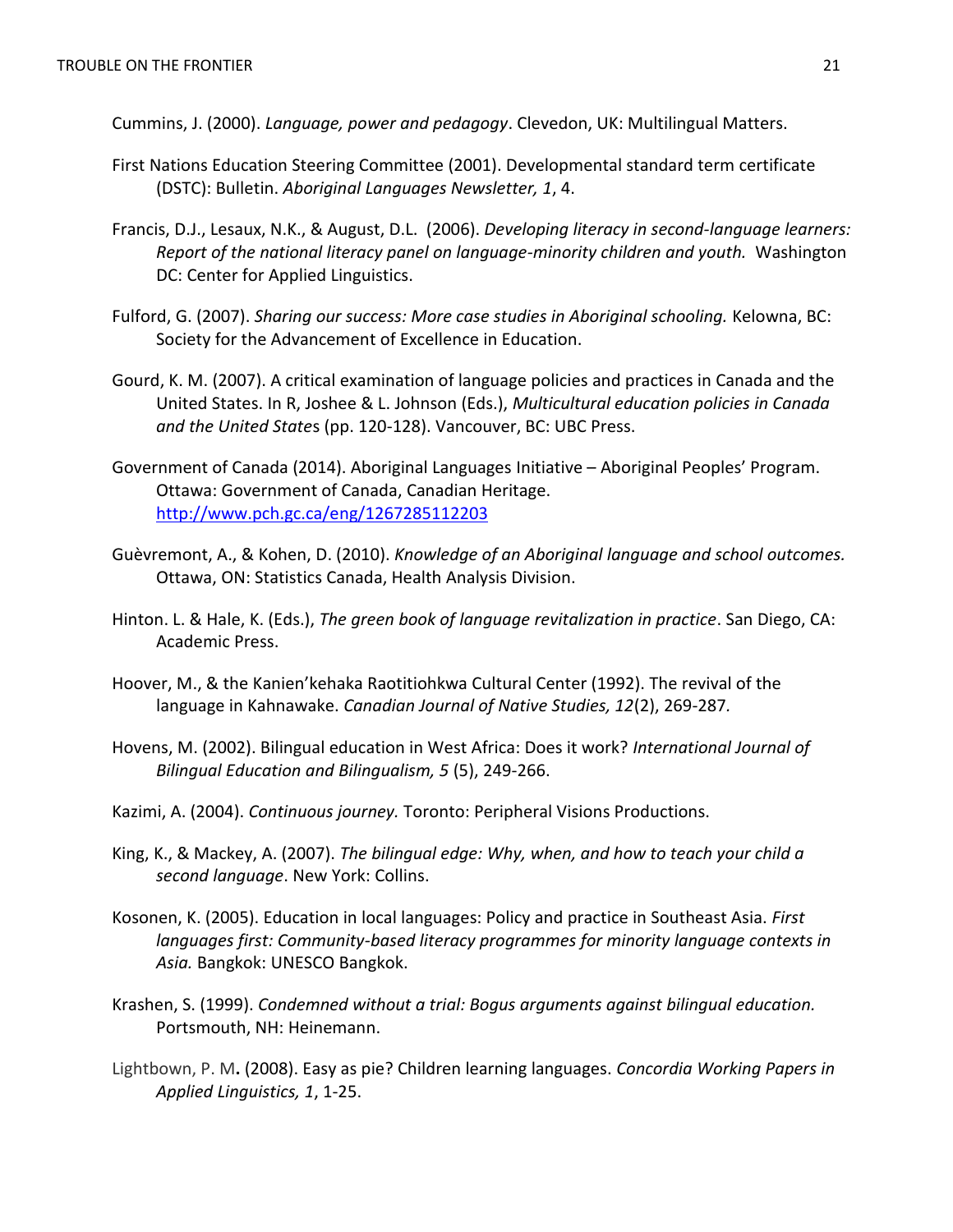- Ljunggren, D. (2009, September 25). Every G20 nation wants to be Canada, insists PM. *Reuters*. Retrieved from: http://www.reuters.com/article/2009/09/26/columns-us-g20-canadaadvantages-idUSTRE58P05Z20090926
- Louis, W., & Taylor, D. M. (2001). When the survival of a language is at stake: The future of Inuttitut in Arctic Québec. *Journal of Language and Social Psychology, 20*(1-2), 111-143.
- Mackey, E. (2013). The apologizers' apology. In J. Henderson & P. Wakeham (Eds.). *Reconciling Canada: Critical perspectives on the culture of redress* (pp. 47-62). Toronto: University of Toronto Press.
- Miller, J. R. (1996). Shingwauk's vision: A history of Native residential schools. Toronto, ON: University of Toronto Press.
- Milloy, J. S. (1999). *"A national crime": The Canadian government and the residential school system, 1879 to 1986*. Winnipeg, MB: University of Manitoba Press.
- Mohanty, A.K., Panda, M., Phillipson, R., & Skutnabb-Kangas, T. (2009*). Multilingual education for social justice: Globalizing the local.* New Delhi: Orient Blackswan.
- Norris, M. J. (2006). Aboriginal languages in Canada: Trends and perspectives on maintenance and revitalization. In Jerry P. White, Dan Beavon, & Susan Wingert (Eds.), *Indigenous policy research: Moving forward, making a difference* (pp. 197-228). Vol. 3. Toronto, ON: Thompson Educational Publishing.
- Moseley, C. (Ed.). (2010). *Atlas of the world's languages in danger (3rd Ed).* Paris: UNESCO Publishing.
- Northwest Territories (1988). *Official languages act.* Yellowknife, NT: Government of the Northwest Territories.
- [Office of the Prime Minister](http://en.wikipedia.org/wiki/Office_of_the_Prime_Minister_(Canada)) (2006). Address by the Prime Minister on the Chinese Head Tax Redress. Ottawa: Government of Canada. Retrieved from: http://www.pm.gc.ca/eng/news/2006/06/22/address-prime-minister-chinese-head-taxredress
- Office of the Prime Minister (2008). *PM offers full apology on behalf of Canadians for the Indian residential schools system.* Retrieved from:<http://pm.gc.ca/eng/media.asp?id=2146>
- Parliament of Canada (2009). *Nunavut official languages act.* Retrieved from: [http://www.parl.gc.ca](http://www.parl.gc.ca/)
- Peltier, S. (2009). *First Nations English dialects in young children: Assessment issues and supportive interventions.* Ottawa: Canadian Language and Literacy Research Network.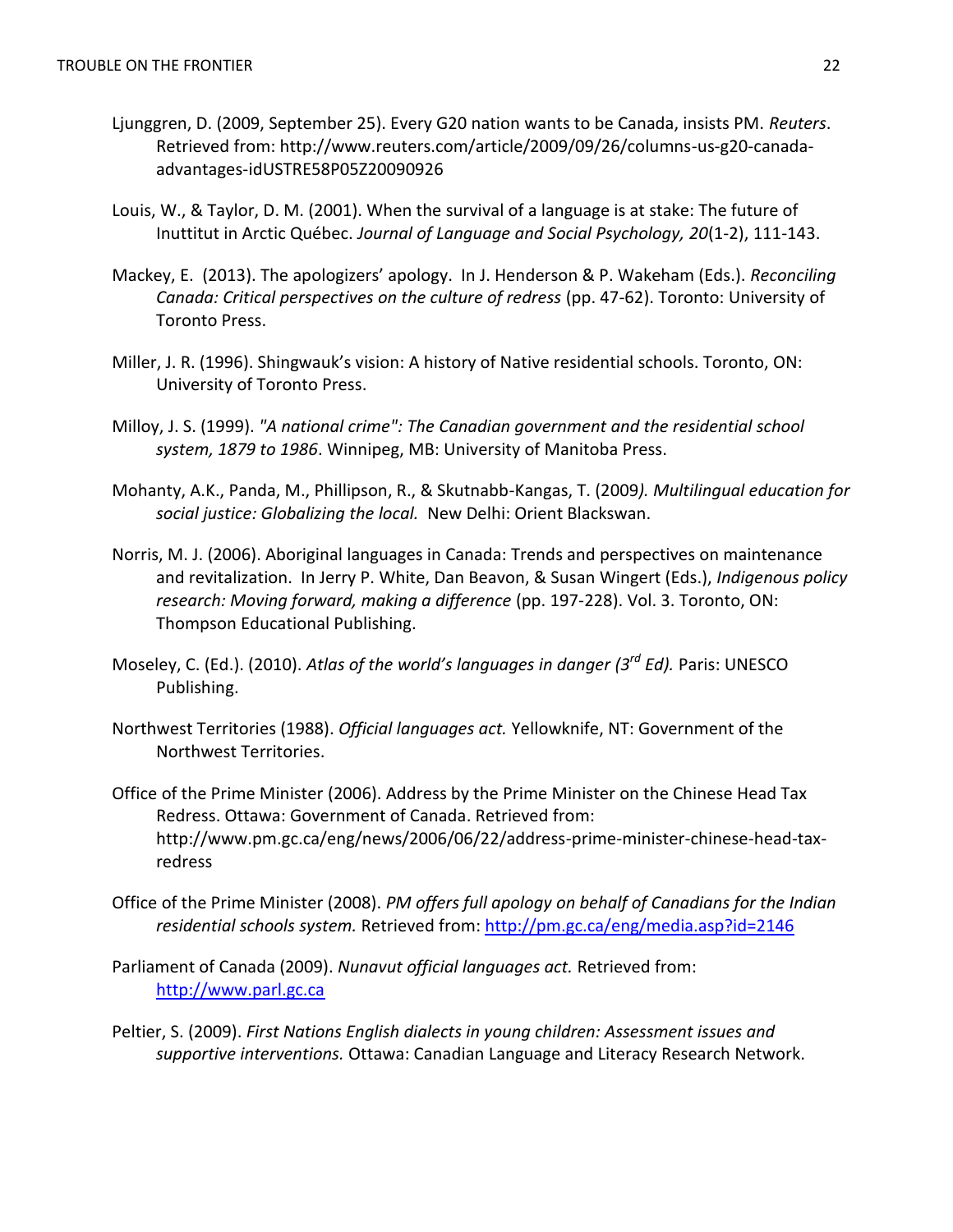- Philpott, D. F. (2006). Identifying the learning needs of Innu students: Creating a model of culturally appropriate assessment. *The Canadian Journal of Native Studies, 26* (2), 361-381.
- Royal Commission on Aboriginal Peoples (1996). *Gathering strength: Report on the Royal Commission on Aboriginal Peoples, 13*. Ottawa: Canada Communication Group Publishing.
- Senate of Canada (2009). *Bill S-237: An act for the advancement of the Aboriginal languages of Canada and to recognize and respect Aboriginal language right*s. Ottawa, ON: Publishing and Depository Services.
- Royal Commission on Bilingualism and Biculturalism (1967). *Report of the Royal Commission on bilingualism and biculturalism: General introduction and book 1, the official languages*. Ottawa, ON: Queen's Printer.
- Simpson, J., & Wigglesworth, G. (2008). *Children's language and multilingualism: Indigenous language use at home and school*. London: Continuum International Publishing Group.
- Statistics Canada (2011). The *educational attainment of Aboriginal peoples in Canada: National Household Survey 2011.* Catalogue no. 99-012-X2011003. [http://www:statcan.gc.ca/nhs](http://www:statcan.gc.ca/nhs-enm/2011/as-sa/99-012-x/99-012-x2011003_3-eng.pdf)[enm/2011/as-sa/99-012-x/99-012-x2011003\\_3-eng.pdf](http://www:statcan.gc.ca/nhs-enm/2011/as-sa/99-012-x/99-012-x2011003_3-eng.pdf)
- Statistics Canada (2012). Linguistic characteristics of Canadians. Language 2011 Census of Population. Ottawa: Author.
- Sterzuk, A. (2010). Indigenous English and Standard Language Ideology: Towards a Postcolonial View of English in Teacher education. *Canadian Journal of Native Education, 32,* 100-113.
- Smith, Z. (2010). *Speaking in tongues*. In C. Hitchens (Ed.). The best American essays (pp.179- 194). New York: Houghton, Mifflin, Harcourt.
- Taylor, D. M., & Wright, S. C. (2003). Do Aboriginal students benefit from education in their heritage language? Results from a ten-year program of research in Nunavik. *Canadian Journal of Native Studies*, *23*(1), 1-24.
- Truth and Reconciliation Commission of Canada. (2012). *TRC Interim Report: Canada, Aboriginal Peoples and Residential Schools: They Came for the Children.* Ottawa: Government of Canada.
- UNESCO (1953). *The use of the vernacular languages in education*. Monographs on Foundations of Education, No. 8. Paris: UNESCO.
- UNESCO (2003). *Education in a multilingual world*. UNESCO Education Position Paper. Paris: UNESCO.
- UNESCO Bangkok (2005). *Advocacy brief on mother tongue-based teaching and education for girls.* Bangkok: UNESCO.